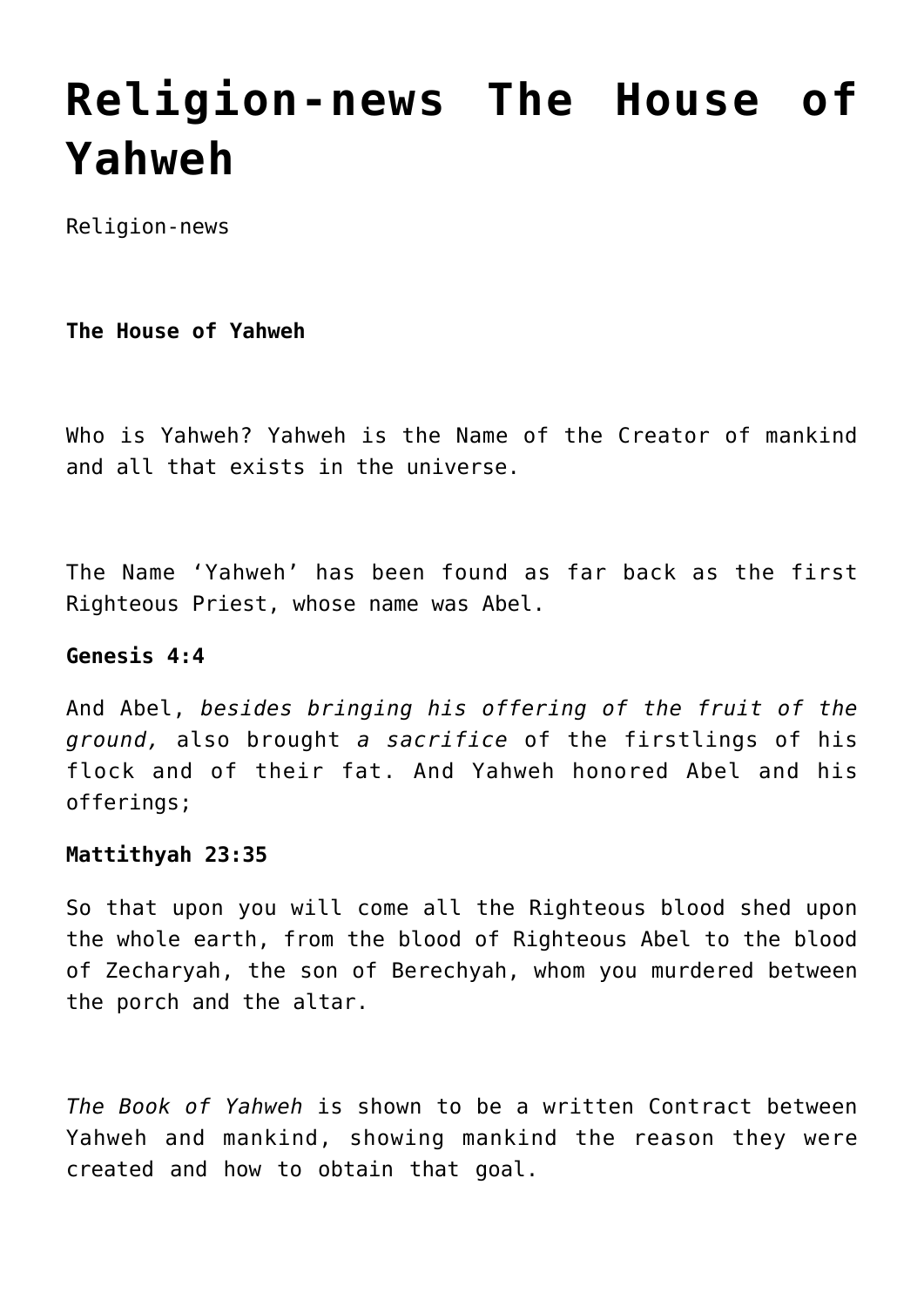From *The Book of Yahweh,* the Sacred Scriptures, read about the creation of and reason for the creation of mankind and the earth. This is the way the Scriptures were originally written in Hebrew, and the way all versions of *The Book of Yahweh* should have been translated.

#### **Genesis 1:26**

Then Yahweh said: I will make man in My Image, according to My Likeness; they will have Authority over the fish of the sea, over the birds of the air, over the cattle, and over all the earth and over every creeping thing that creeps upon the earth.

Compare the above with the inspired information written later in:

## **Psalm 8:1-6**

1 How excellent is Your Great Name in all the earth, Yahweh our Father! You have Your Glory firmly set above the starry frame; *the heavens.*

2 From the mouths of babes and sucklings strength by You is ordained, so You would still the enemy; the avenger would be crushed!

3 When we consider Your heavens, the work Your Fingers framed, the work of the moon and of the stars, which were by You ordained;

4 What is man that You are mindful of him? And the son of man, that You visit him?

5 For You have made him a little lower than the malakim, but You will crown him with glory and honor.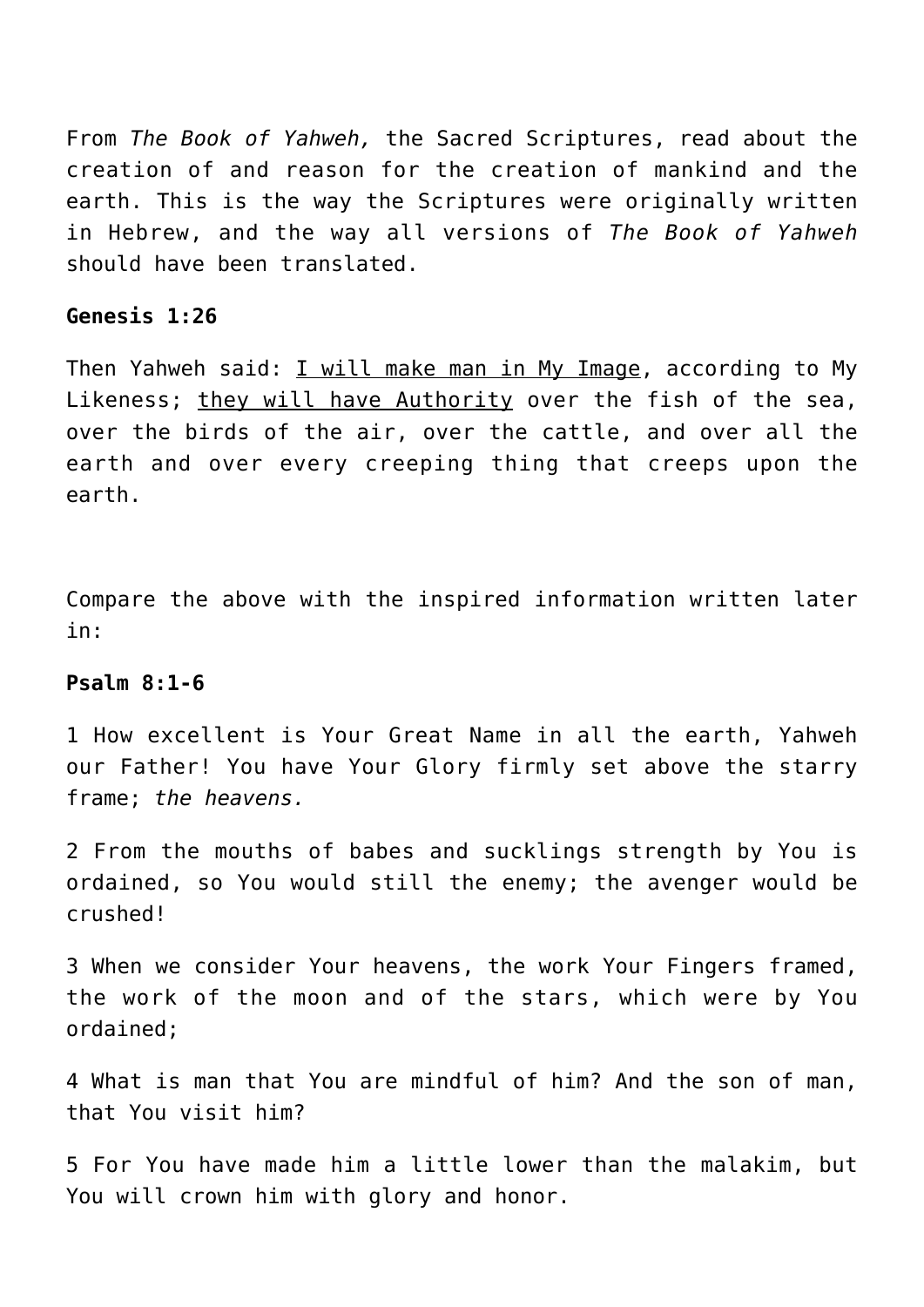6 You made man to be the ruler over the works of Your Hands; You will put all things under his feet;

Even later, we are shown Yahweh is actually creating a House (Kingdom or Family) of 100% trustworthy individuals who will rule as Yahweh rules. They are commanded to practice Yahweh's Righteousness by the One called the Savior in Book Two (the second part) of *The Book of Yahweh*.

## **Isayah 34:16**

Search out The Book of Yahweh, and read. Not one of these will be neglected. For it is written: Yahweh is their Shepherd; for His Mouth has commanded it, and His Spirit has gathered them.

#### **Mattithyah 6:33**

But seek you first the Kingdom of Yahweh and His Righteousness, and all these things will be added to you.

## **Eternal Life**

To show the way to Eternal Life, the Kingdom of Yahweh, and the strictness required in following the guidelines, the Savior elaborated further in:

## **Mattithyah 7:13-20**

13 Enter in through the narrow gate; for wide *is* the gate and broad *is* the way that leads to destruction, and many are those who go that way.

14 Because straight *is* the gate, and narrow *is* the way which leads to Life, and few there are who find it.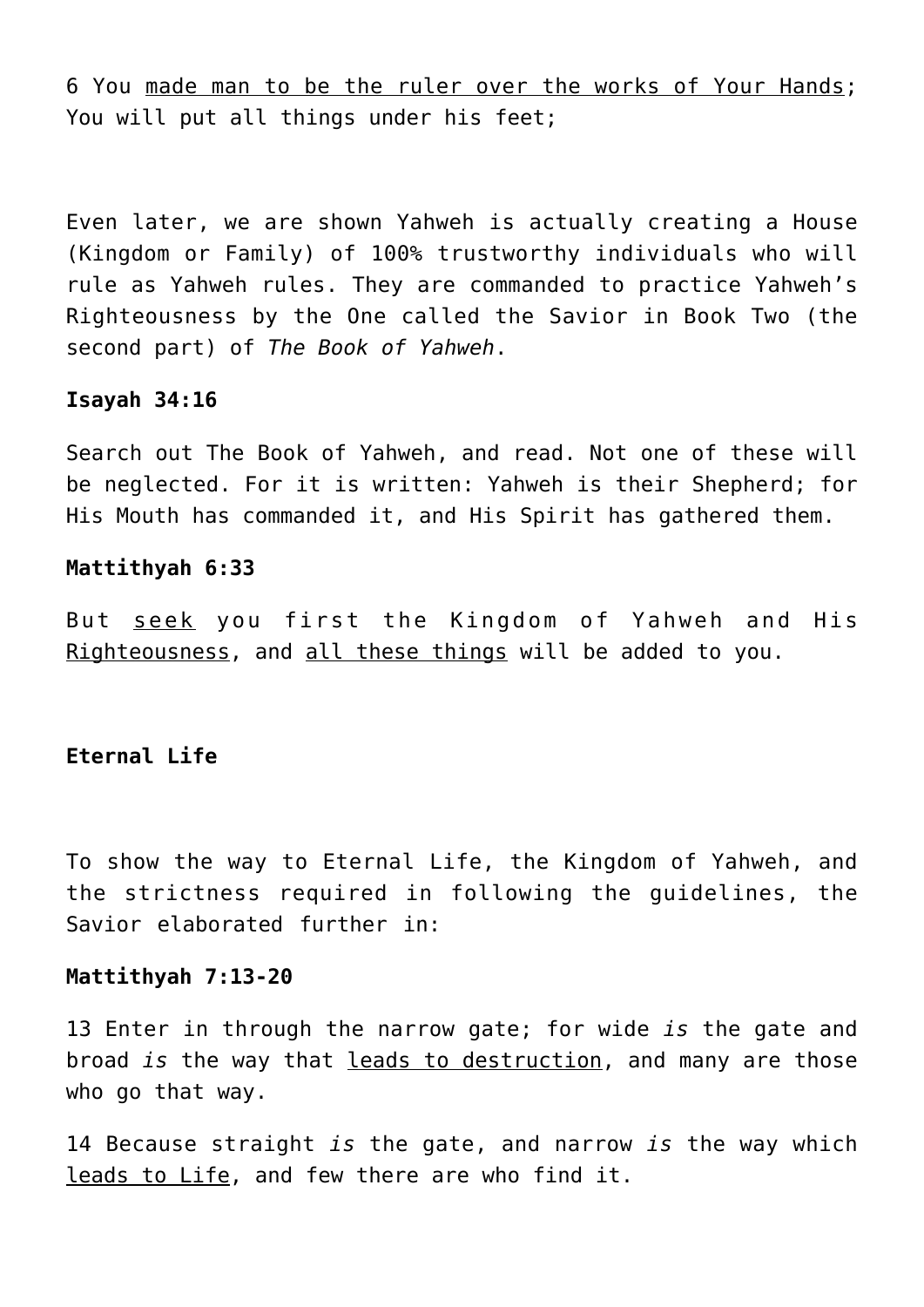15 Beware of false prophets who come to you in sheep's clothing, but inwardly they are ravening wolves.

16 You will know them by their fruits. Do men gather grapes from thorns, or figs from thistles?

17 Likewise, every Righteous tree brings forth Righteous fruit; but a tree of evil brings forth fruit of iniquity.

18 A Righteous tree cannot bring forth fruit of iniquity, nor *can* a tree of evil bring forth fruits of Righteousness.

19 Every tree which does not bring forth Righteous fruit is cut down, and cast into the fire.

20 Therefore, by their fruits you will know them.

If you noticed **verse 15**, you saw the Warning concerning deceiving religions that do not practice the written Words of the Inspired Contract that never changes. It was inspired by Yahweh Himself.

**Verse 15:** beware, and be sure to search the Scriptures for Yahweh's Righteousness, then follow it only. It is the Message of Yahshua Messiah. It is the Message shown here and taught by all of Yahweh's Prophets.

Compare:

#### **I Yahchanan 3:4, 7-8, 10**

4 Whoever commits sin, transgresses also the Laws; for sin is the transgression of the Laws.

7 Little children, let no man deceive you; he who practices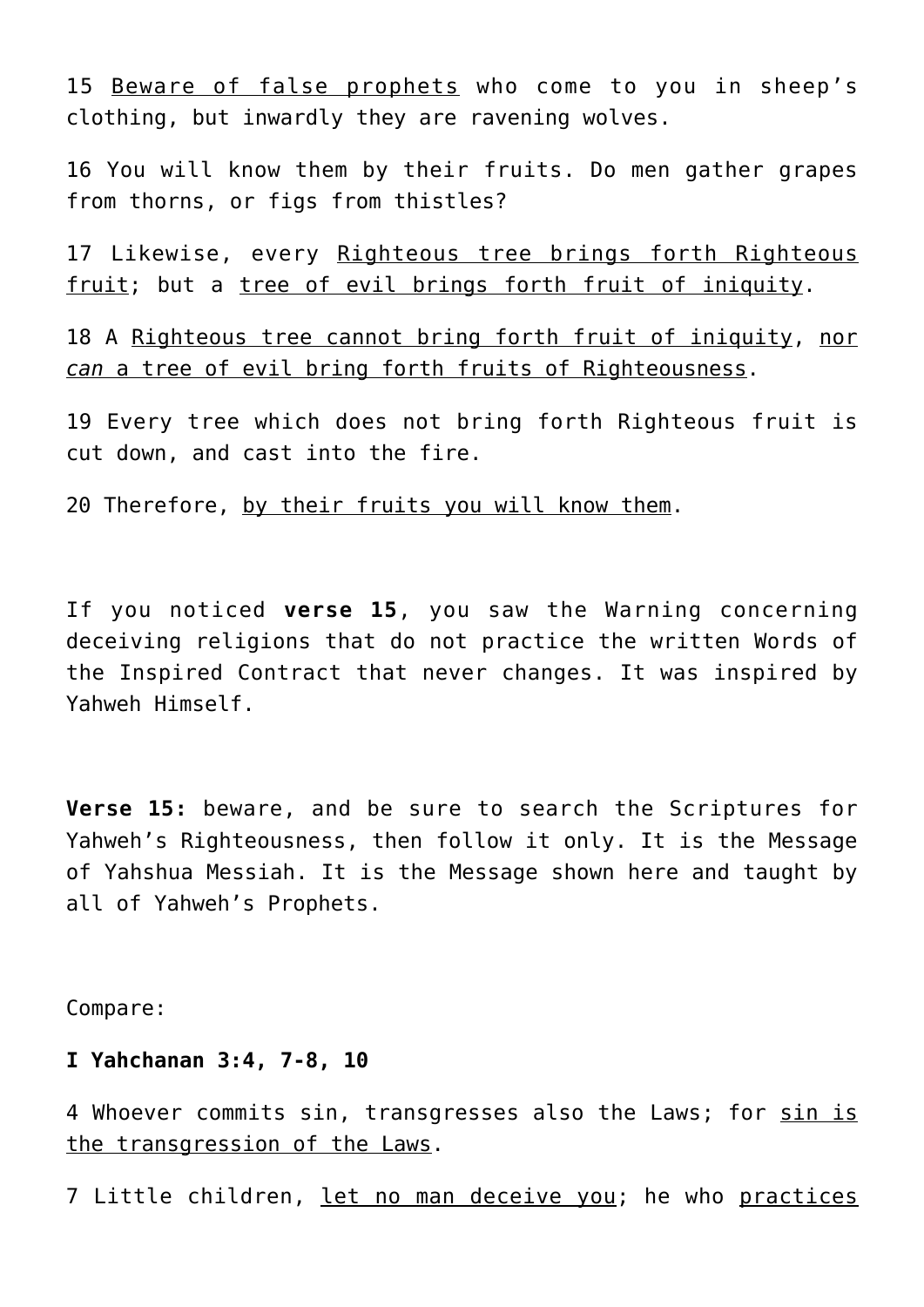Righteousness is Righteous, just as He is Righteous.

8 He who practices sin is of the devil, for the devil has sinned from the beginning. For this purpose the Son of Yahweh was manifested; that He might destroy the works of the devil.

10 In this the Children of Yahweh and the children of the devil are manifest. Whoever does not practice Righteousness is not of Yahweh, and he does not love his neighbor!

Entering Life Eternal can only be achieved with practicing Yahweh's Righteousness, which you just read and will find throughout the Sacred Scriptures.

**Verse 19** shows the seriousness of Yahweh's Plan to create a House, perfect in Righteousness.

Read again:

#### **Mattithyah 7:19**

Every tree which does not bring forth Righteous fruit is cut down, and cast into the fire.

Read more of the Savior's Words on this subject in:

# **Revelation 21:8**

But the fearful, and unbelieving, and the abominable, and murderers, and whoremongers, and sorcerers, and worshipers of Gods (elohim), and all liars, will have their part in the lake which burns with fire and brimstone—which is the second death.

## **Revelation 20:11-15**

11 And I saw a Great White Throne, and Him Who sat on it, from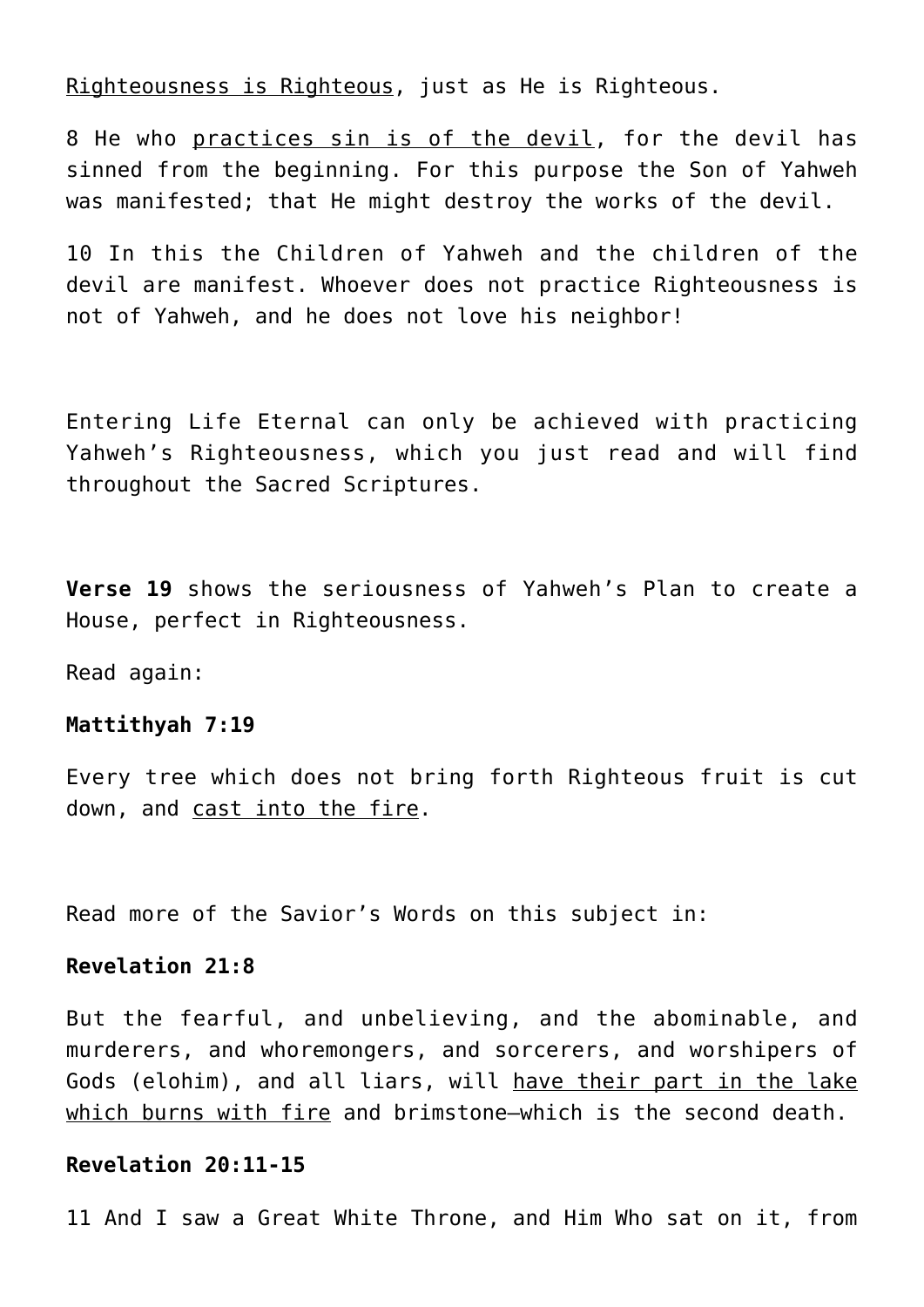Whose Face the powers of the earth and the powers of the heavens, the Gods (elohim), were driven away; for the verdict was reached that there is no place for them.

12 And I saw the dead, small and great, standing before Yahweh. And the books were opened; and another book was opened, which is *The Book* of Life. And the dead were judged out of those things which were written in the books, according to their works.

13 And the sea gave up the dead which were in it; and death and sheol; *the grave,* delivered up the dead which were in them. And they were judged, every man, according to his works.

14 And death and sheol were cast into the lake of fire. This is the second death.

15 And whoever was not found written in The Book of Life was cast into the lake of fire.

Notice this: blessed are those who:

# **Revelation 22:12-14**

12 And behold, I come quickly, and My Reward *is* with Me, to give every man according as his work will be.

13 I am the First and the Last, the Beginning and the End.

14 Blessed *are* those who keep His Laws, that they can have right to the Tree of Life, and can enter in through the gates into the City.

Those who choose to practice Yahweh's Righteousness are the only ones who will be given Eternal Life. Beware of those who tell you otherwise.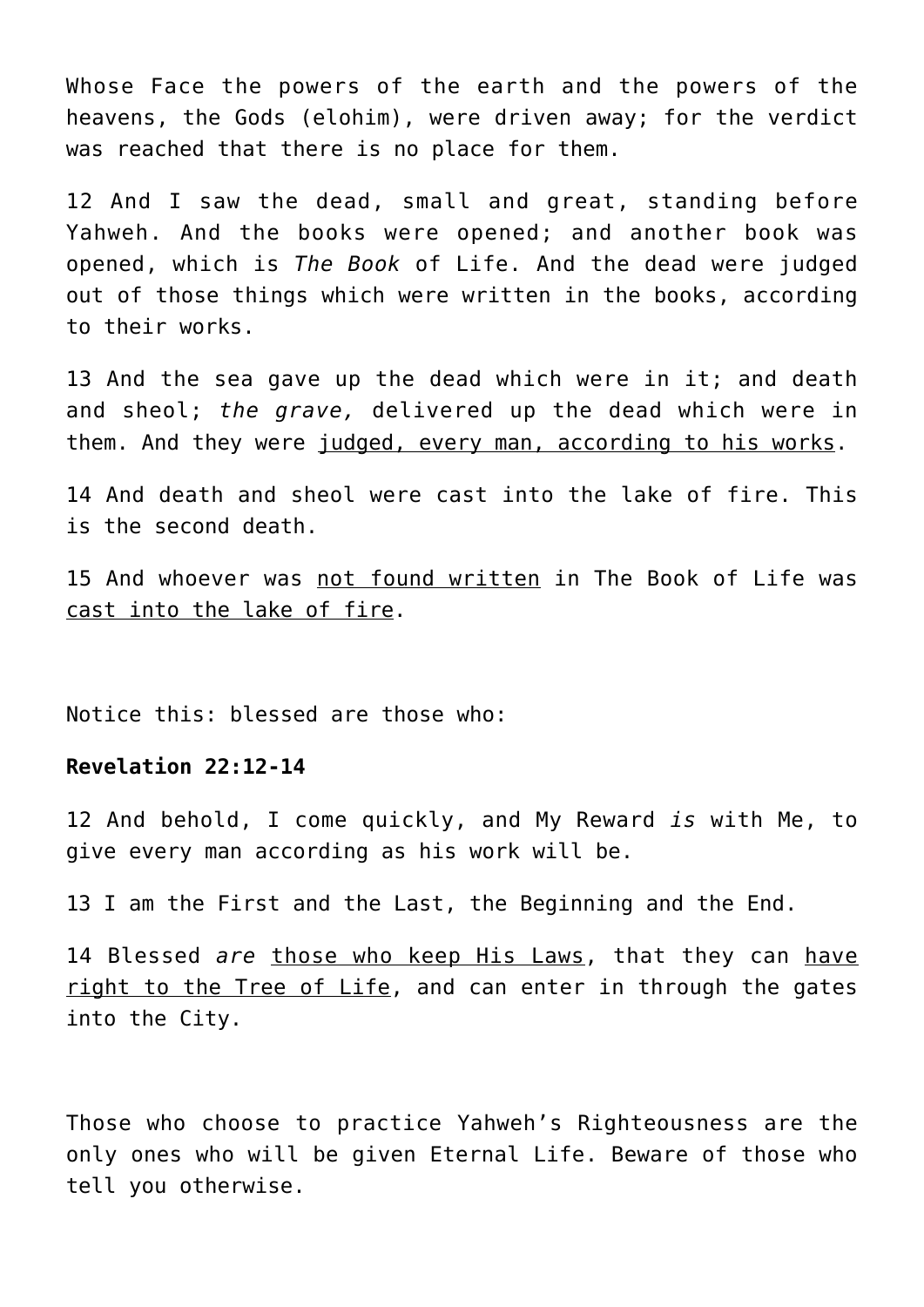You have a one-time opportunity to meet your obligations; so, be determined to obey the Savior, Yahshua Messiah.

#### **Mattithyah 6:33**

But seek you first the Kingdom of Yahweh and His Righteousness, and all these things will be added to you.

To all those who reject Yahweh's Righteousness, Yahshua Messiah says:

#### **Mattithyah 7:21-23**

21 Not everyone who says to Me; Teacher! Teacher! will enter into the Kingdom of Yahweh, but *only* he who does the will of My Father Who is in heaven.

22 Many will say to Me in that day; Teacher! Teacher! Have we not prophesied in Your Name, and cast out demons in Your Name, and in Your Name performed many wonderful works?

23 But then I will declare to them; I never knew you. Get away from Me, you who practice iniquity.

Yahshua Messiah then adds a firm statement.

## **Mattithyah 7:24-29**

24 Therefore, everyone who hears these sayings of Mine, and does them, is like a wise man who built his house on the rock;

25 And the rain fell, and the floods came, and the winds blew, and beat against that house; but it did not fall, for it was founded upon the rock.

26 But everyone who hears these sayings of Mine, but does not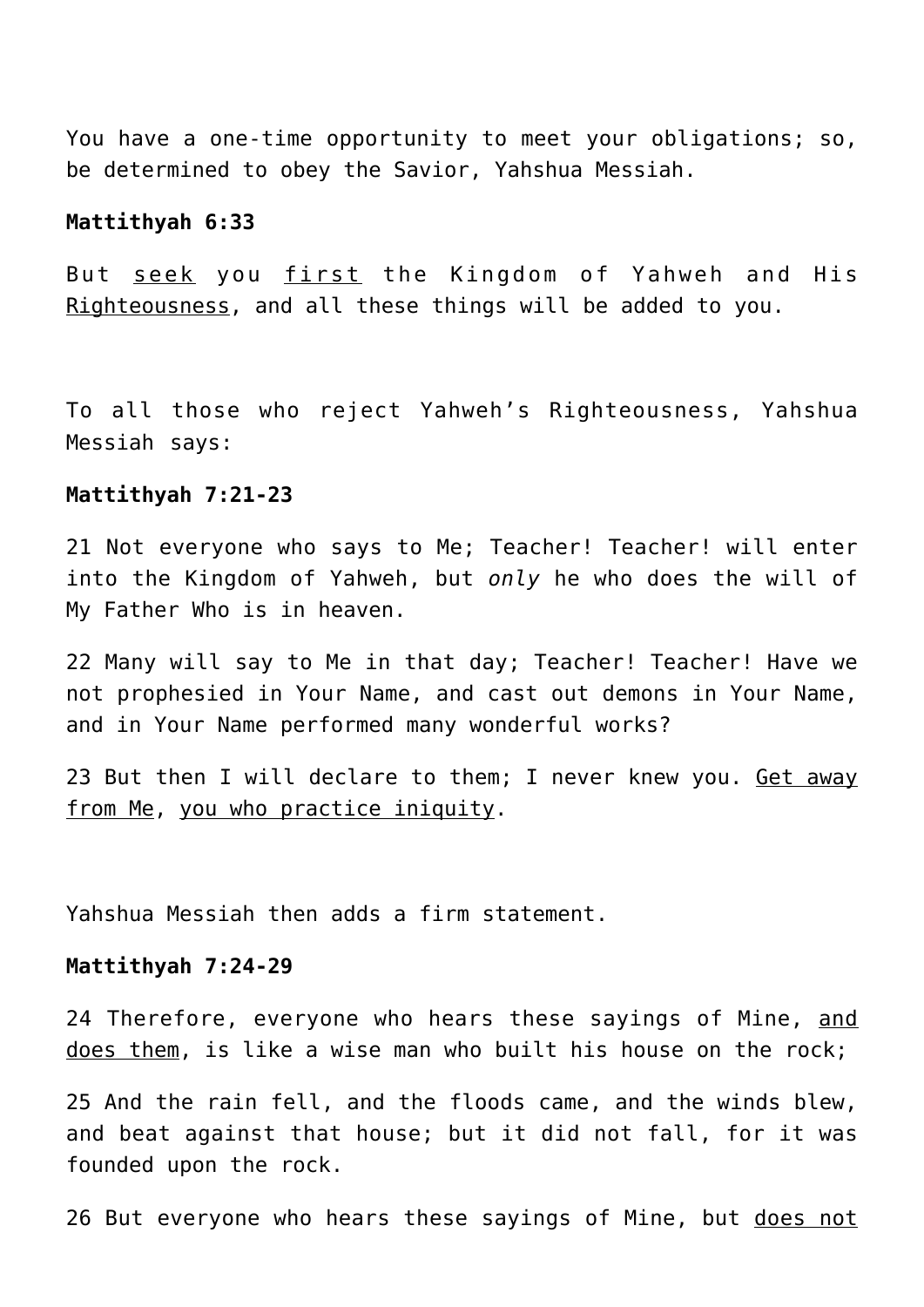do them, is like a foolish man who built his house upon the sand;

27 And the rain fell, and the floods came, and the winds blew, and beat against that house; and it fell, and great was the fall of it.

28 And when Yahshua had finished these sayings, the people were astonished at His Teaching;

29 For He taught them as One Who had authority, and not like the scribes.

Read again:

# **Mattithyah 7:13-14**

13 Enter in through the narrow gate; for wide *is* the gate and broad *is* the way that leads to destruction, and many are those who go that way.

14 Because straight *is* the gate, and narrow *is* the way which leads to Life, and few there are who find it.

What you must keep in mind, if you choose Life, is the word 'practice'. This is shown by Yahshua's Disciple Yahchanan (John in KJV).

### **I Yahchanan 3:4, 7-8, 10**

4 Whoever commits sin, transgresses also the Laws; for sin is the transgression of the Laws.

7 Little children, let no man deceive you; he who practices Righteousness is Righteous, just as He is Righteous.

8 He who practices sin is of the devil, for the devil has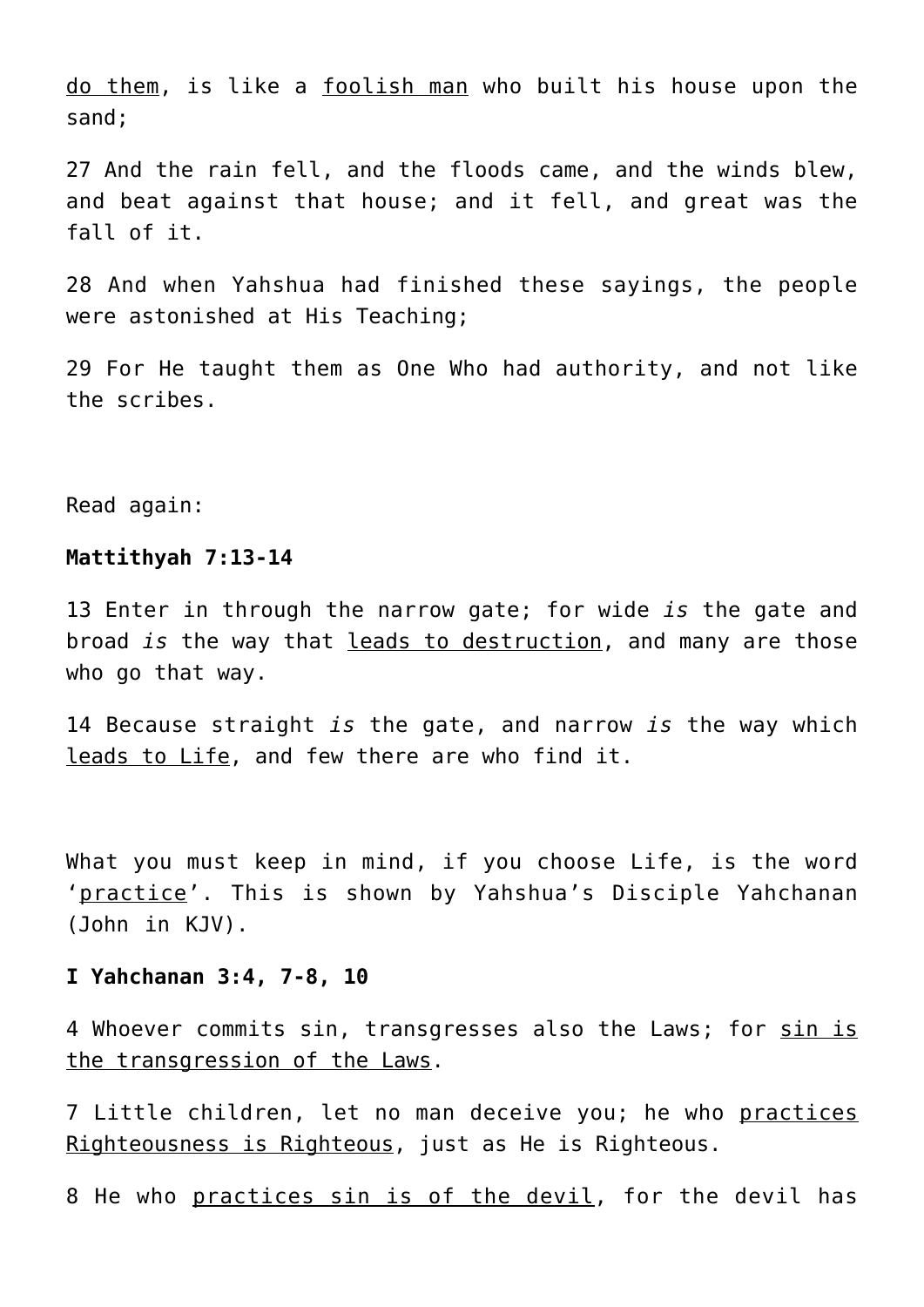sinned from the beginning. For this purpose the Son of Yahweh was manifested; that He might destroy the works of the devil.

10 In this the Children of Yahweh and the children of the devil are manifest. Whoever does not practice Righteousness is not of Yahweh, and he does not love his neighbor!

Take the Fourth Commandments as an example.

## **Exodus 20:8-11**

8 Remember the Sabbath Day, to keep it Holy.

9 Six days you shall labor and do all your work,

10 But the Seventh Day is the Sabbath of Yahweh your Heavenly Father. Therefore, *in it* you shall do the Work of Yahweh: you, *and your wife,* and your son, and your daughter, and your manservant, and your maidservant, and your cattle, and the stranger who *dwells* within your gates.

11 For *in* six days Yahweh made the heavens and the earth, the sea, and all that are in them; and ceased from *this* work on the Seventh Day. Therefore, Yahweh blessed the Sabbath Day, and did Righteous works on it.

#### **Isayah 58:13-14**

13 If you turn away your foot from *breaking* the Sabbath: *from* doing your pleasure; *your own business, your own pleasure,* on My Holy Day, and call the Sabbath a delight; the Holy *Day* of Yahweh honorable, and will honor Him *by* not doing your own ways, nor finding your own pleasure, nor engaging in idle conversation:

14 Then you will find your joy in Yahweh; and I will cause you to ride on the high places of the earth, and feed you with the heritage of Yaaqob your father—for the mouth of Yahweh has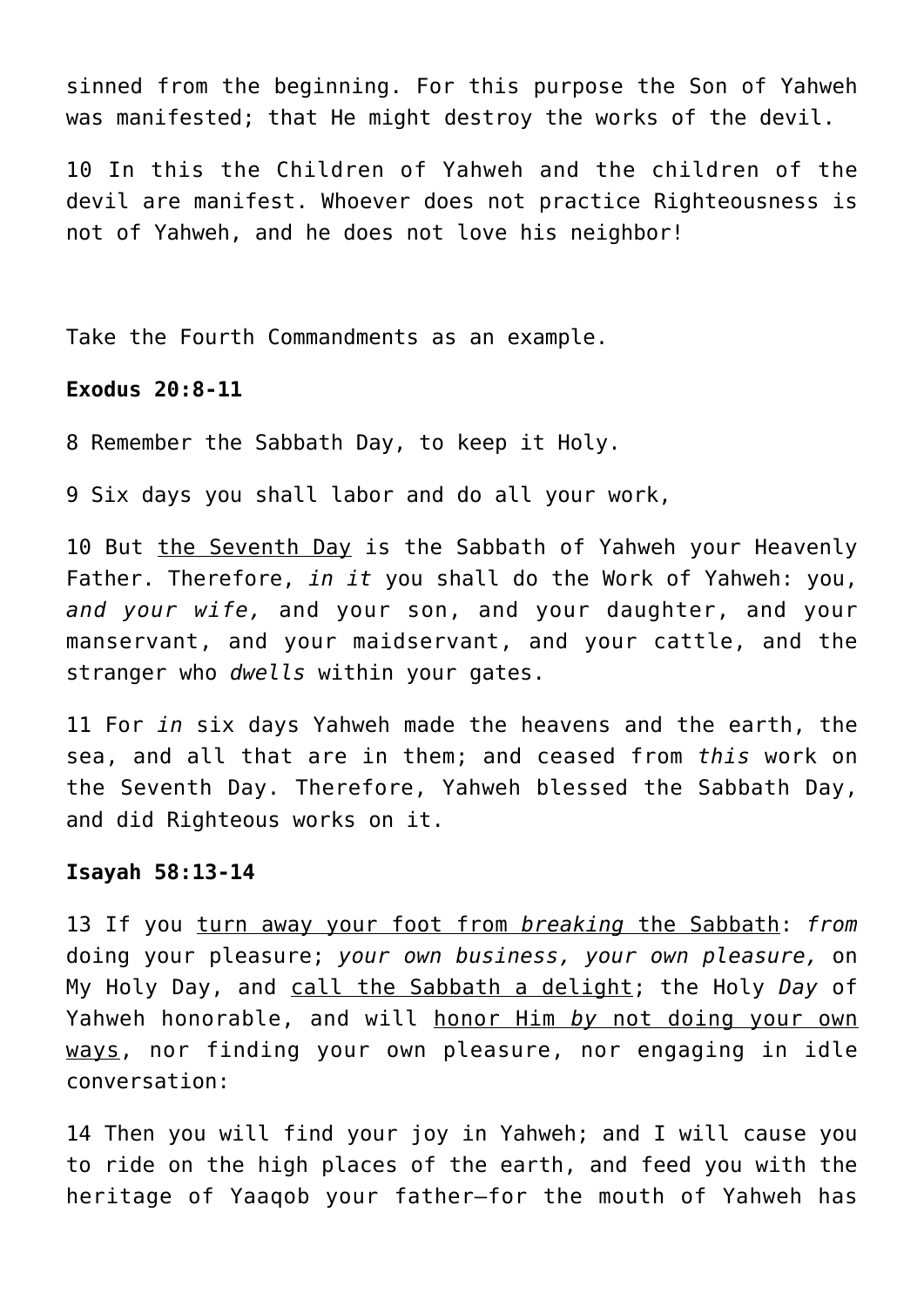spoken *it.*

#### **Hebrews 4:8-11**

8 Now Yahshua caused them to Rest in obedience to the Law, spoken of by Yahweh in a day previously.

9 Therefore, there remains the keeping of the Sabbath to the people of Yahweh,

10 For he who has entered into His Rest has also ceased from his own works, as Yahweh *does* from His.

11 Therefore, let us be zealous to enter into that Rest, so that no one will fall after the same example of unbelief.

There are 4,199 religions in this generation, and none of them practices this requirement.

Your bible and *The Book of Yahweh* say:

# **I Yahchanan 3:4**

Whoever commits sin, transgresses also the Laws; for sin is the transgression of the Laws.

#### **I Yahchanan 2:4**

He who says: I know Him, but does not keep His Laws, is a liar, and the Truth is not in him.

And this:

# **Revelation 21:8**

But the fearful, and unbelieving, and the abominable, and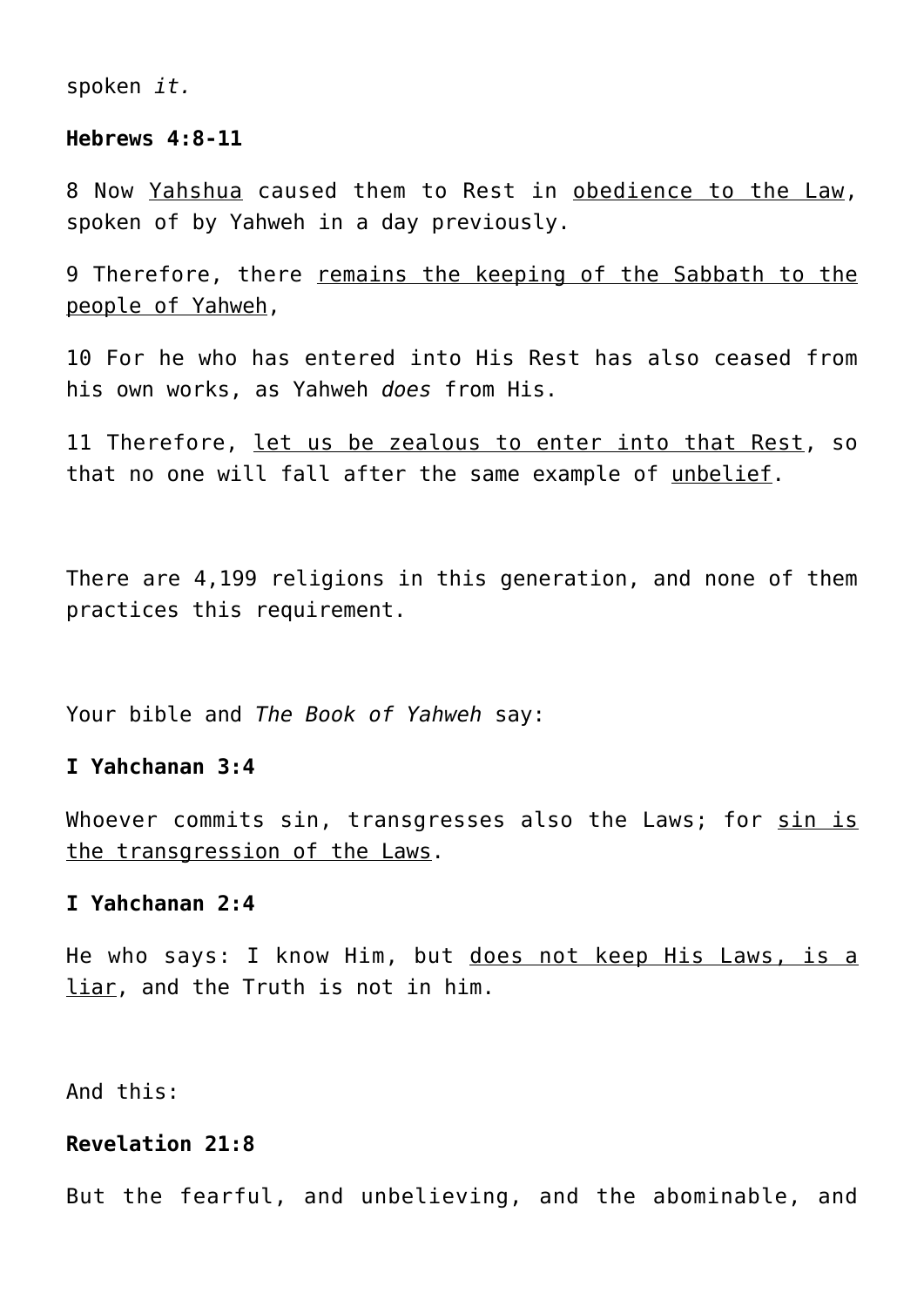murderers, and whoremongers, and sorcerers, and worshipers of Gods (elohim), and all liars, will have their part in the lake which burns with fire and brimstone—which is the second death.

If practicing Yahweh's Laws is not their agenda, you should come out from them.

# **I Corinthians 6:9-10**

9 Do you not know that the unrighteous will not inherit the Kingdom of Yahweh? Do not deceive yourselves. Neither fornicators, nor Godworshipers (worshipers of Elohim), nor adulterers, nor men who commit sexual perversions with boys, nor men who commit sexual perversions with other men,

10 Nor thieves, nor covetous, nor drunkards, nor revilers, nor extortioners, will inherit the Kingdom of Yahweh.

# **II Corinthians 6:14-18**

14 Do not be unequally yoked together with unbelievers. For what fellowship has Righteousness with unrighteousness? And what fellowship does Light have with darkness?

15 And what harmony can there be between Messiah and Belial; w*orthlessness: Satan?* Or what share does a believer have with an infidel; *untrustworthy, not faithful, not true nor loyal?*

16 And what agreement does The House of Yahweh have with Gods (elohim)? For we are the House of the Living Father. As Yahweh has said: I will dwell in them and walk among them. I will be their Father, and they will be My People.

17 Therefore: Come out from among them and be separate, says Yahweh. Do not touch the unclean *thing,* and I will receive you.

18 I will be a Father to you, and you will be My sons and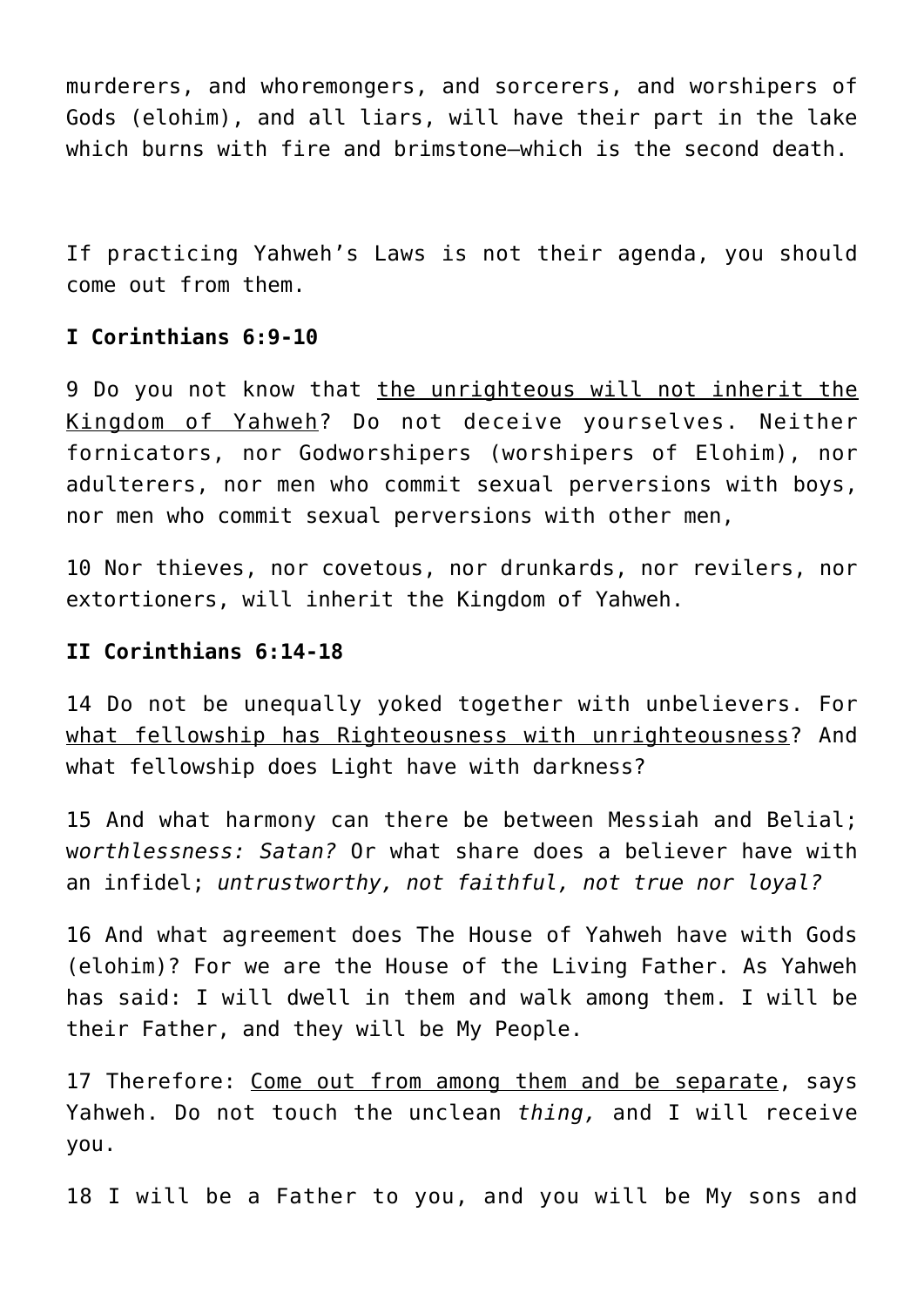daughters, says Yahweh Almighty.

If you got the lesson in **I Yahchanan 3:4, 7-8, 10**, you saw that you either belong to Yahweh because you choose to practice Yahweh's Laws, or you belong to Satan the devil because you do not choose to practice Yahweh's Righteousness. This lesson is shown many times. But read this:

#### **Romans 6:16**

Do you not know that to whom you yield yourselves as servants to obey, his servants you are whom you obey—whether of sin, *which leads* to death, or *of* obedience, *which leads* to Righteousness?

Satan has no plan of life for mankind, only destruction.

And compare:

#### **Deuteronomy 30:15-19**

15 See, I have set before you this day Life by Righteousness, and death by evil—

16 In that I command you this day to love Yahweh your Father, by walking in *all* His ways, by keeping His Laws, His Statutes, and His Judgments, so that you can live and multiply, and so Yahweh your Father can bless you in the land which you go in to possess.

17 But if your heart turns away, and you are not obedient, and you are drawn away to submit to Gods (elohim), to worship them by serving them—

18 I declare to you this day that you will surely perish; you will not prolong your days in the land which you cross over the Yardan to possess.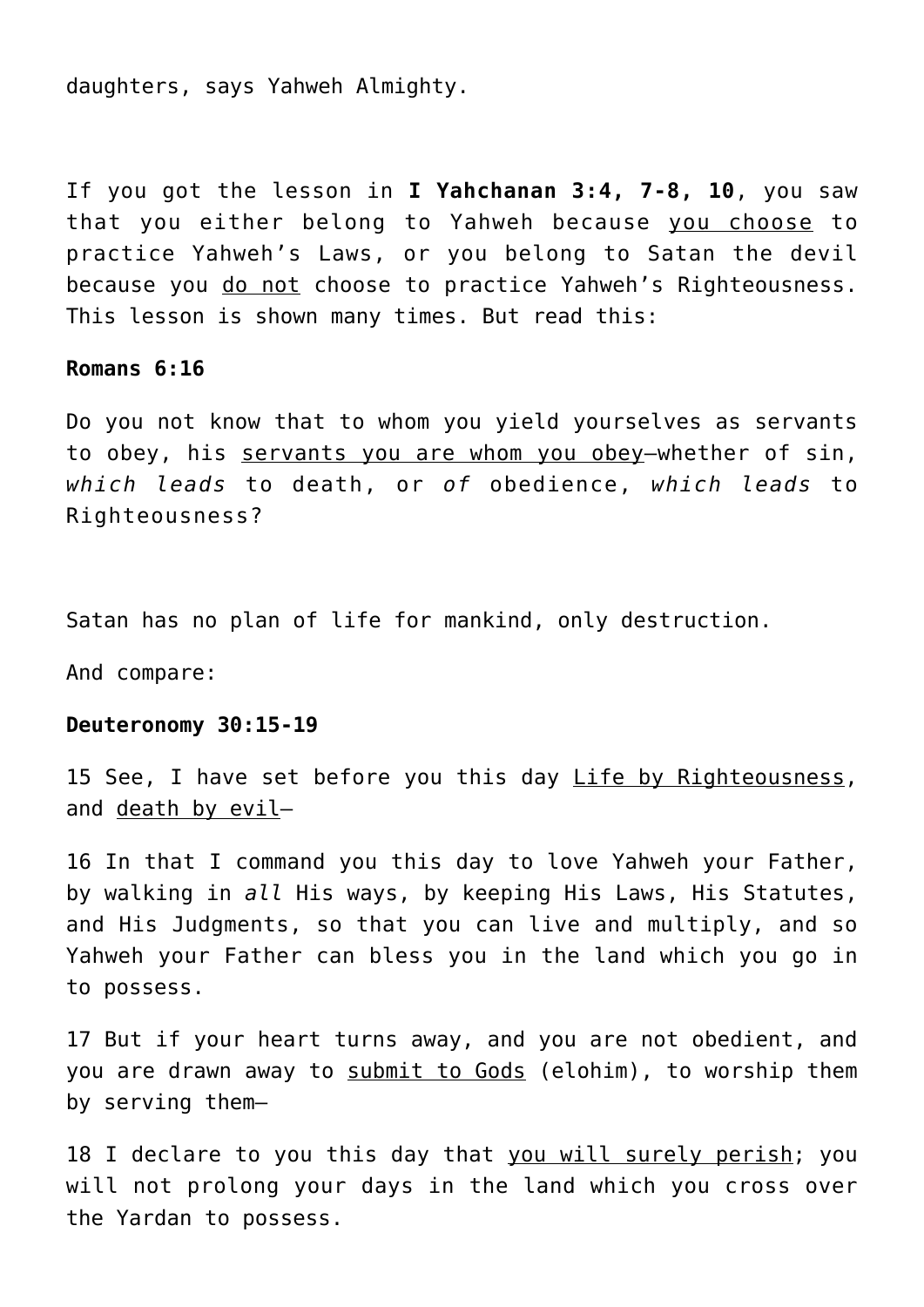19 I call heaven and earth as witnesses against you this day, *that I* have set before you Life and death, Blessings and curses. Therefore choose Life, so both you and your children can live.

**Verse 19**: therefore choose Life.

**Verse 15**: you choose Life by choosing t o practice Yahweh's Righteousness.

Those are the same Words Yahshua spoke.

#### **Mattithyah 19:17**

But He said to him: Why do you question Me about Righteousness? There is only One Who is the Standard of Perfection, and He is Yahweh; so if you would enter into Life, keep the Laws of Yahweh.

#### **Mattithyah 6:33**

But seek you first the Kingdom of Yahweh and His Righteousness, and all these things will be added to you.

Compare:

## **Revelation 22:14**

Blessed *are* those who keep His Laws, that they can have right to the Tree of Life, and can enter in through the gates into the City.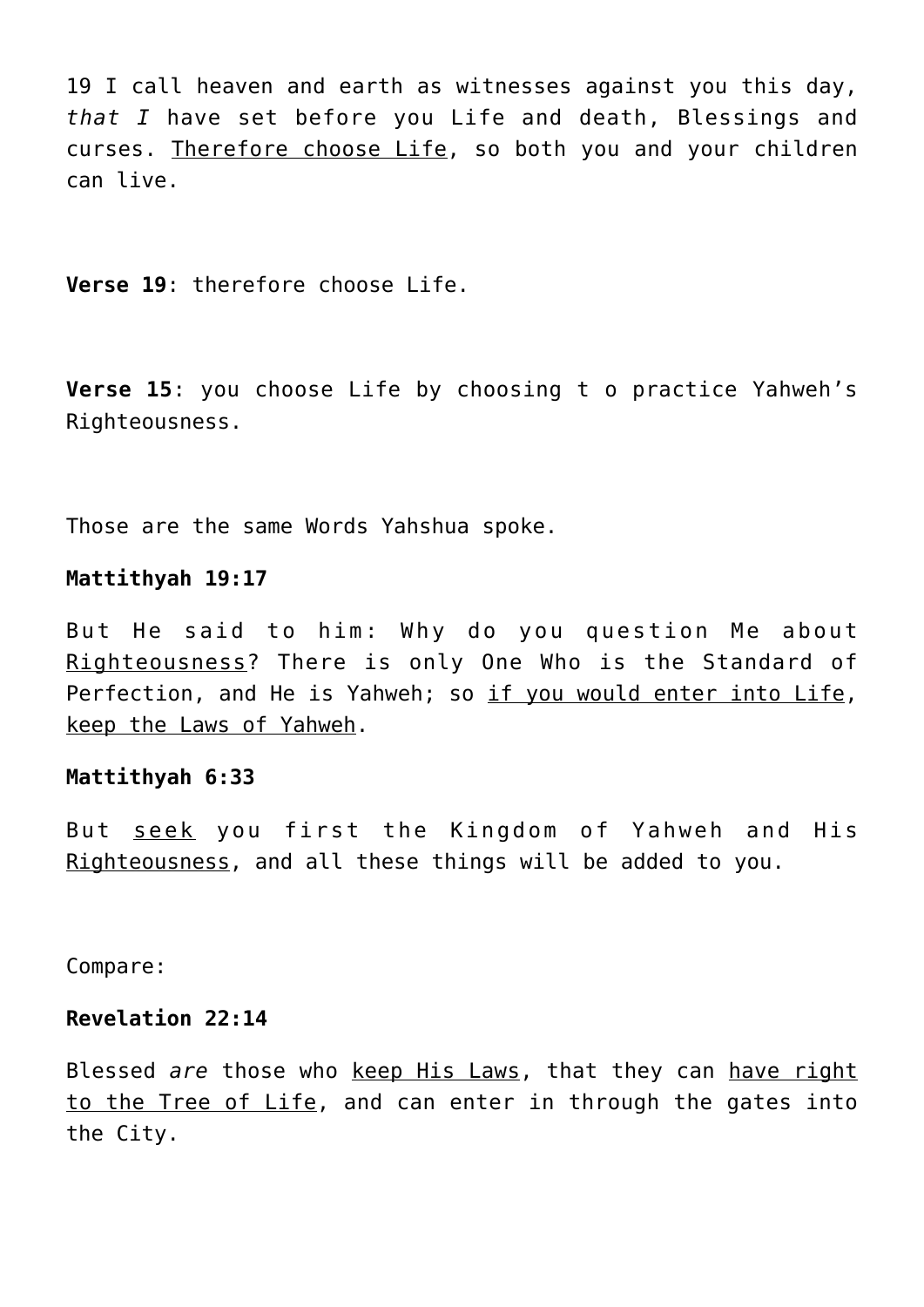# **A Look at the Beginning**

In the beginning Yahweh's Righteousness was offered to mankind. It was preached by Righteous Abel. Abel and his people were accepted and honored by Yahweh.

# **Genesis 4:4**

And Abel, *besides bringing his offering of the fruit of the ground,* also brought *a sacrifice* of the firstlings of his flock and of their fat. And Yahweh honored Abel and his offerings;

Abel was referred to as Righteous by Yahshua Messiah.

# **Mattithyah 23:35**

So that upon you will come all the Righteous blood shed upon the whole earth, from the blood of Righteous Abel to the blood of Zecharyah, the son of Berechyah, whom you murdered between the porch and the altar.

Abilene (Ibillin) Israyl was named after Yahweh's teacher, Abel.

## **Luke 3:1**

Now in the fifteenth year of the reign of Tiberius Caesar, when Pontius Pilate was governor of Yahdah, Herod *was* tetrarch of Galilee, his brother Philip *was* tetrarch of the region of Ituraea and Trachonitis, Lysanias *was* tetrarch of Abilene,

That Work of Yahweh was named, The House of Yahweh.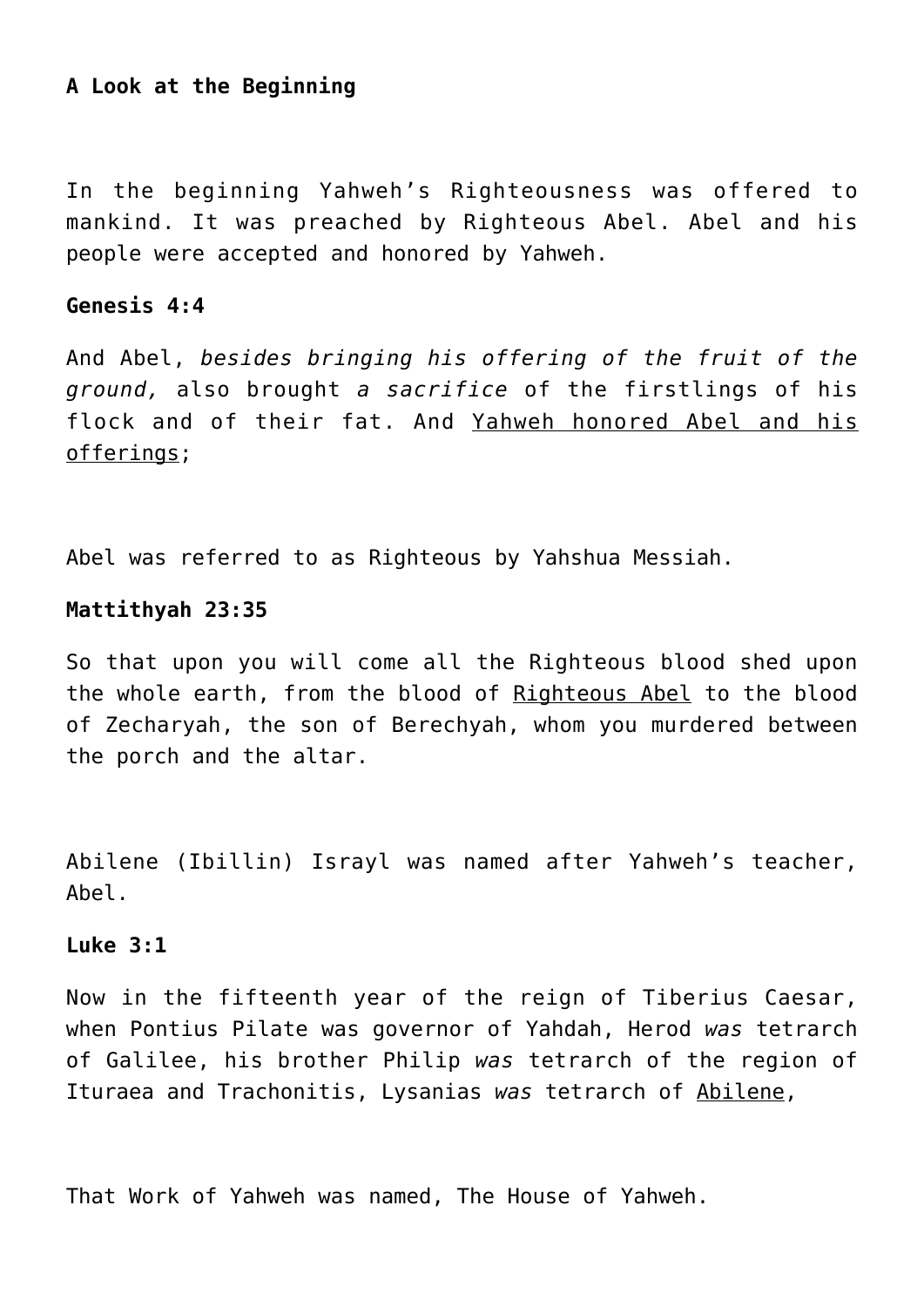## **I Samuyl 6:18**

The gold rats represented the number of all the cities of the five rulers of the Philistines-the fortified cities with their country villages. Abel, THE GREAT HOUSE OF YAHWEH, where they set the ark of Yahweh, is a witness to this day in the field of Yahshua of Beth Shemesh.

Hebrew **Abel hagadolah**: most bible translations traditionally translate these words: **a large stone**. *A Hebrew and English Lexicon of the Old Testament* by Brown, Driver, and Briggs, page 152, shows the Hebrew words **Abel hagadolah** as written in the original manuscripts of **I Samuyl 6:18** are correctly translated *Abel, The Great House of Yahweh*. When the Philistines returned the Ark of Yahweh, it was taken to the very place where the first House of Yahweh, led by Abel (**Genesis 4:2-10**), had originally sat. Listen to sermon dated 10-13-90. See also **II Samuyl 20:18**.

# **II Samuyl 20:14-18**

14 Sheba crossed through the tribes of Israyl to Abel Beth Maacah, and all of the Berites gathered together and followed after him.

15 *Yahab and his troops* came and besieged against him in Abel Beth Maacah. They built a siege ramp up to the city, standing against the outer fortified wall; and all the troops with Yahab were battering the wall to bring it down.

16 Then a wise woman called out from the city; Listen to me! Listen to me! Tell Yahab to come here now, so I can speak with him.

17 When he came near her, the woman asked; Are you Yahab? He answered; I am. Then she said to him; Listen to the words of your maidservant. He answered; I am listening.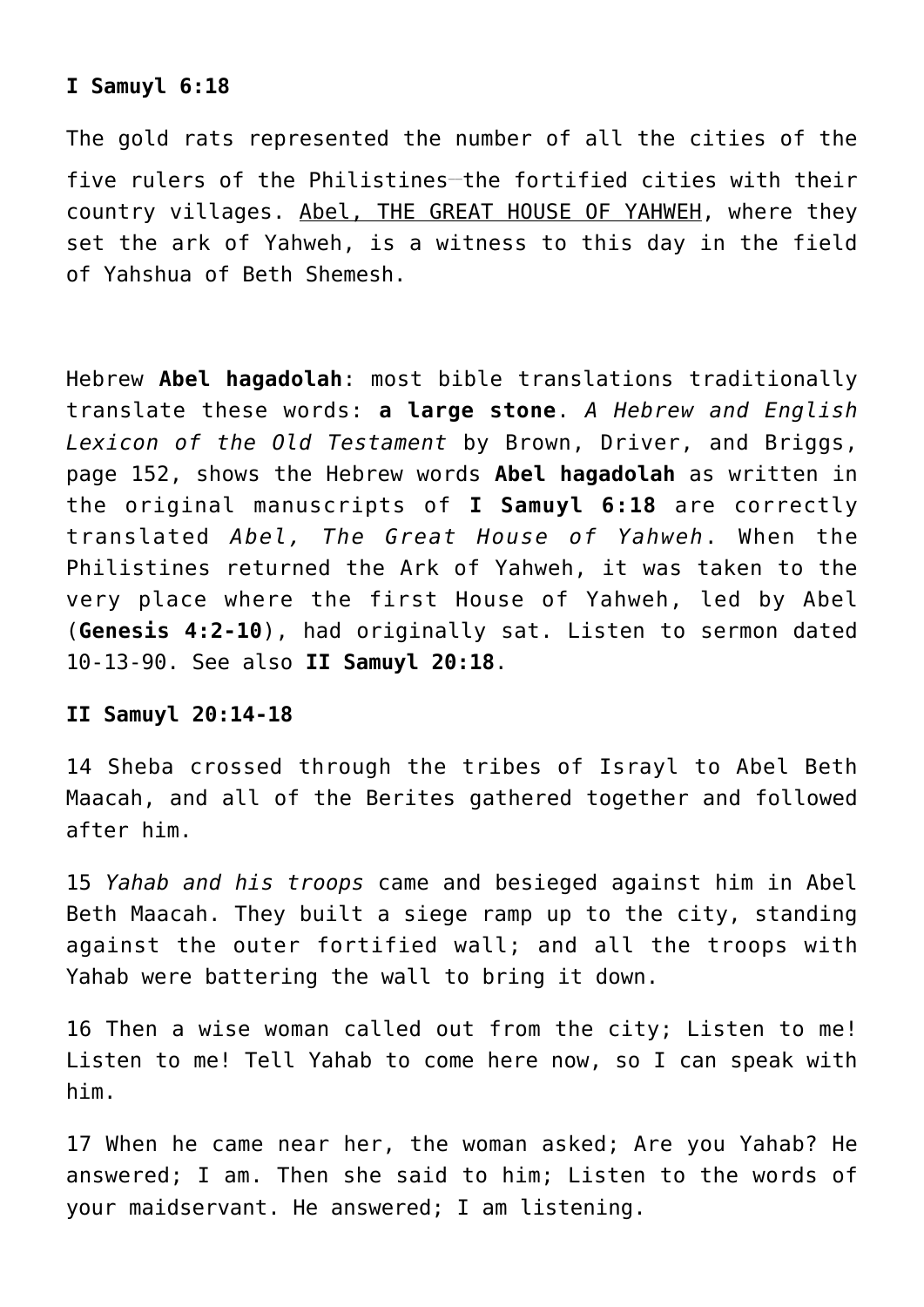18 Then she spoke, saying; from the beginning, the Laws of Yahweh have said: To receive an answer, ask at Abel; and that would settle a matter.

**Verse 18** – The first House of Yahweh was established by Abel (**Genesis 4:2-10**), and the site on which it stood was named after Abel. Since The House of Yahweh is the Pillar and Ground of the Truth (**I Timothy 3:15**), one would, in the days of Abel, go to The House of Yahweh where Abel established it, to receive the truth. This was the city of Abel in the mountainous region (Gibeon) in northern Israyl, called Abilene in **Luke 3:1**. See also footnote on **I Samuyl 6:18**.

# **Evil Cain Killed Righteous Abel**

#### **Genesis 4:5-8**

5 But He did not honor Cain and his offering. And Cain was very angry, and his countenance fell.

6 So Yahweh said to Cain: Why are you angry? Why are you downcast?

7 If you do Righteousness, will you not be accepted? And if you do not do Righteousness, sin *is* crouching at your door. The desire to sin is with you, but you must overcome it!

8 Now Cain talked with Abel his brother; and it came to pass, when they were spread abroad, that Cain rose against Abel his brother and killed him.

In that lesson, Yahweh shows when Righteousness is rejected, evil becomes your choosing. You just read that evil bring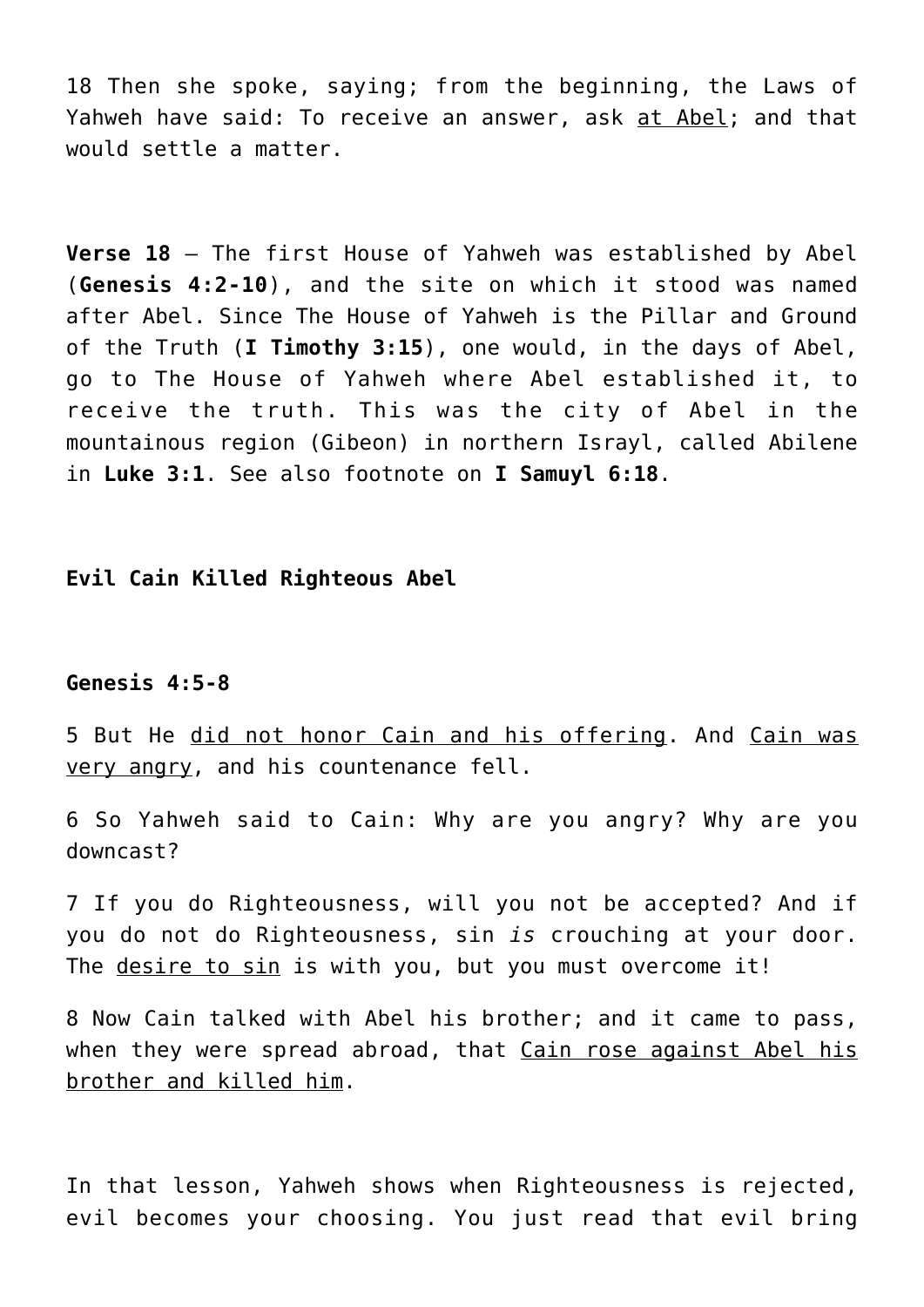forth confusion, anger, hatred, rage; such as in road rage, shootings and murder.

Your bible and *The Book of Yahweh* say the world has gone the way of Cain.

First comes deception when Righteousness is rejected.

## Compare these Scriptures:

## **Genesis 3:1-5**

1 Now the serpent was more subtle *and* crafty than any beast of the field which Yahweh had made. And she said to the woman; Has Yahweh indeed said: You shall not eat of every tree of the garden?

2 And the woman said to the serpent; We can eat the fruit of the trees of the garden;

3 But of the fruit of the tree which *is* in the midst of the garden, Yahweh has said: You shall not eat it, nor shall you touch it, or you will die.

4 And the serpent said to the woman; You will not surely die.

5 For He knows that in the day you eat of it, your eyes will be opened, and you will be as Gods (elohim), knowing righteousness and evil.

## **Evil**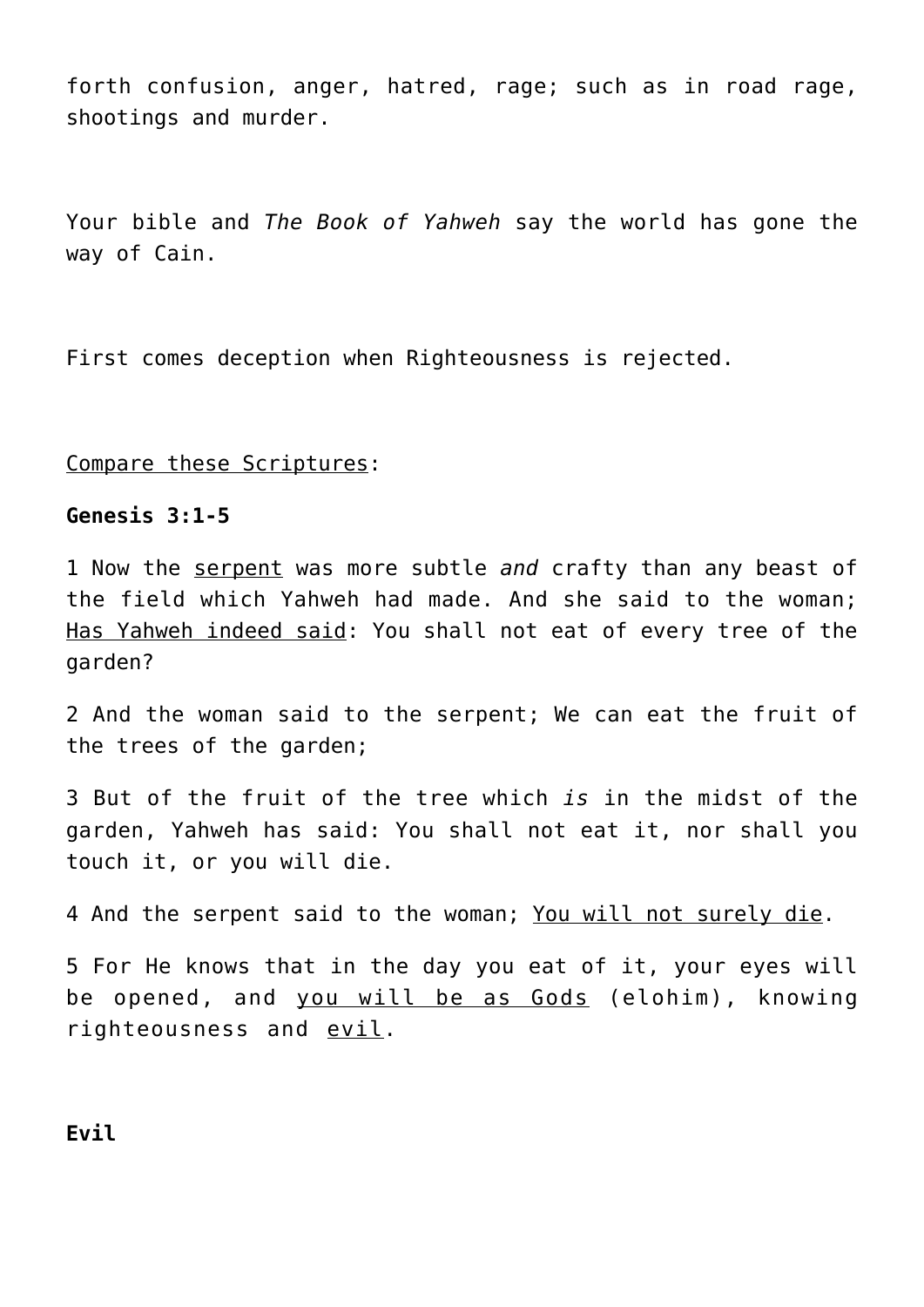#### **Jude 1:10-11, KJV**

10 But these speak evil of those things which they know not: but what they know naturally, as brute beasts, in those things they corrupt themselves.

11 Woe unto them! for they have gone in the way of Cain, and ran greedily after the error of Balaam for reward, and perished in the gainsaying of Core.

## **Evil**

Read again:

## **Genesis 3:5**

For He knows that in the day you eat of it, your eyes will be opened, and you will be as Gods (elohim), knowing righteousness and evil.

**Verse 5**: notice, evil as Gods.

**Verse 5**: also notice, Satan was against Yahweh's Righteousness.

## **Deception**

Now read:

#### **Revelation 12:9**

And the great dragon was cast out, that old serpent, called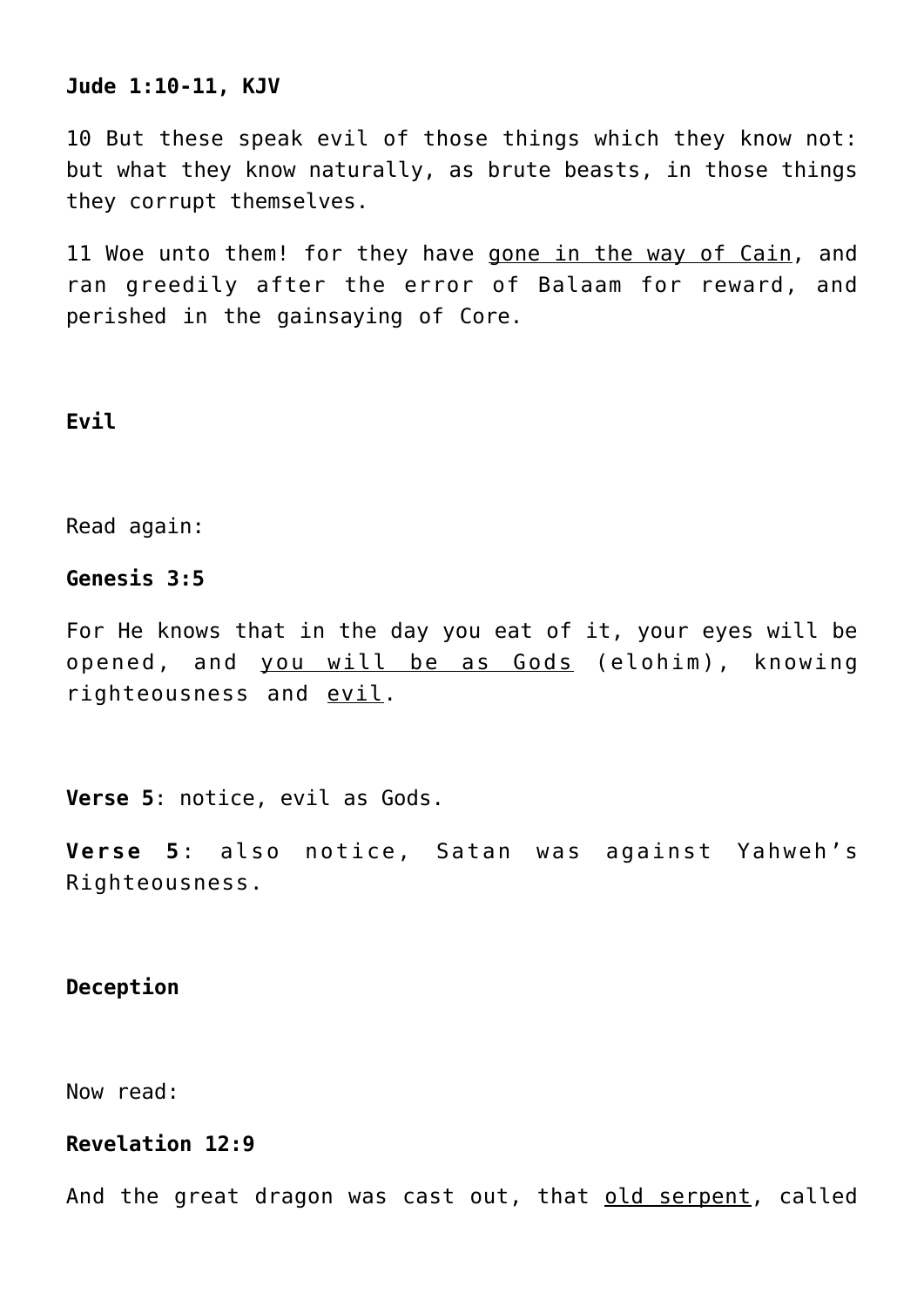the devil, and Satan, who deceives the whole world. She was cast out into the earth, and her angels were cast out with her.

**Remember The**

**World Around You**

The whole world, all nations are involved in the wars that are taking place in that fourth part of the earth around the great River Euphrates.

**Continual Wars**

Cursed with:

**Genesis 4:14** – there shall be continual war, vengeance and retaliation.

**The Teacher of**

**The House of Yahweh**

Righteous Abel was the Priest of The House of Yahweh at Abilene, Israyl. Satan and Cain murdered Abel.

Compare:

**Yahchanan 8:44**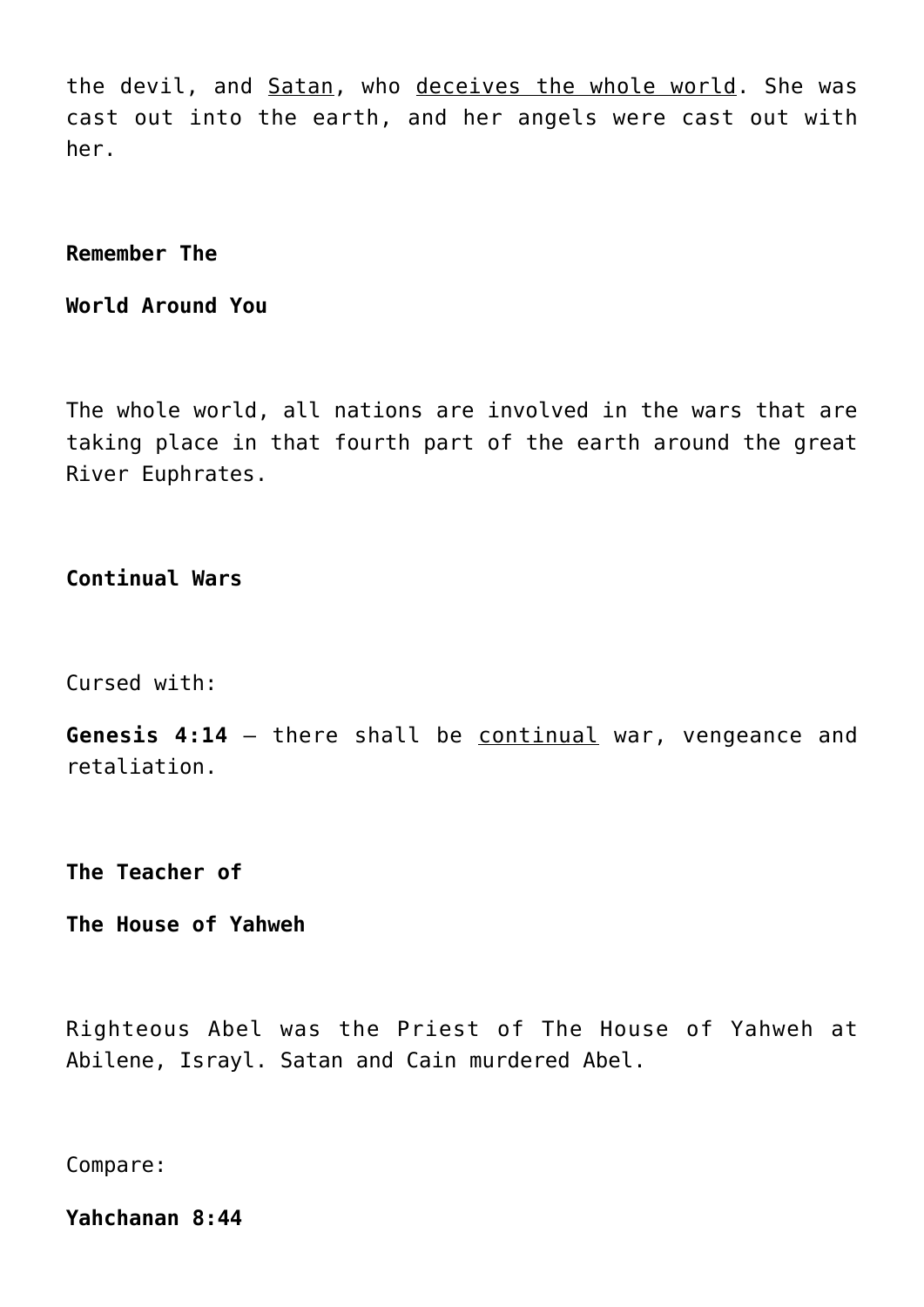You are of your teacher *who is* Satan *the devil*, and whatever she who is your teacher desires, you will do. She was a murderer from the beginning, and remained not in the Truth, because there is no Truth in her. Therefore, *when* you speak your falsehoods, you speak her words, because she is a liar, and the teacher of *all* lies!

## **I Yahchanan 3:12, 15**

12 Not as Cain, *who* was of that wicked one, and murdered his brother. And why did he murder his brother? Because his works were evil, and his brother's *were* Righteous.

15 Whoever hates his neighbor is a murderer; and you know that no murderer has Eternal Life abiding in him.

Now read:

#### **I Yahchanan 3:4, 7-8, 10-15**

4 Whoever commits sin, transgresses also the Laws; for sin is the transgression of the Laws.

7 Little children, let no man deceive you; he who practices Righteousness is Righteous, just as He is Righteous.

8 He who practices sin is of the devil, for the devil has sinned from the beginning. For this purpose the Son of Yahweh was manifested; that He might destroy the works of the devil.

10 In this the Children of Yahweh and the children of the devil are manifest. Whoever does not practice Righteousness is not of Yahweh, and he does not love his neighbor!

11 For this is the Message that you heard from the beginning, that we should love one another.

12 Not as Cain, *who* was of that wicked one, and murdered his brother. And why did he murder his brother? Because his works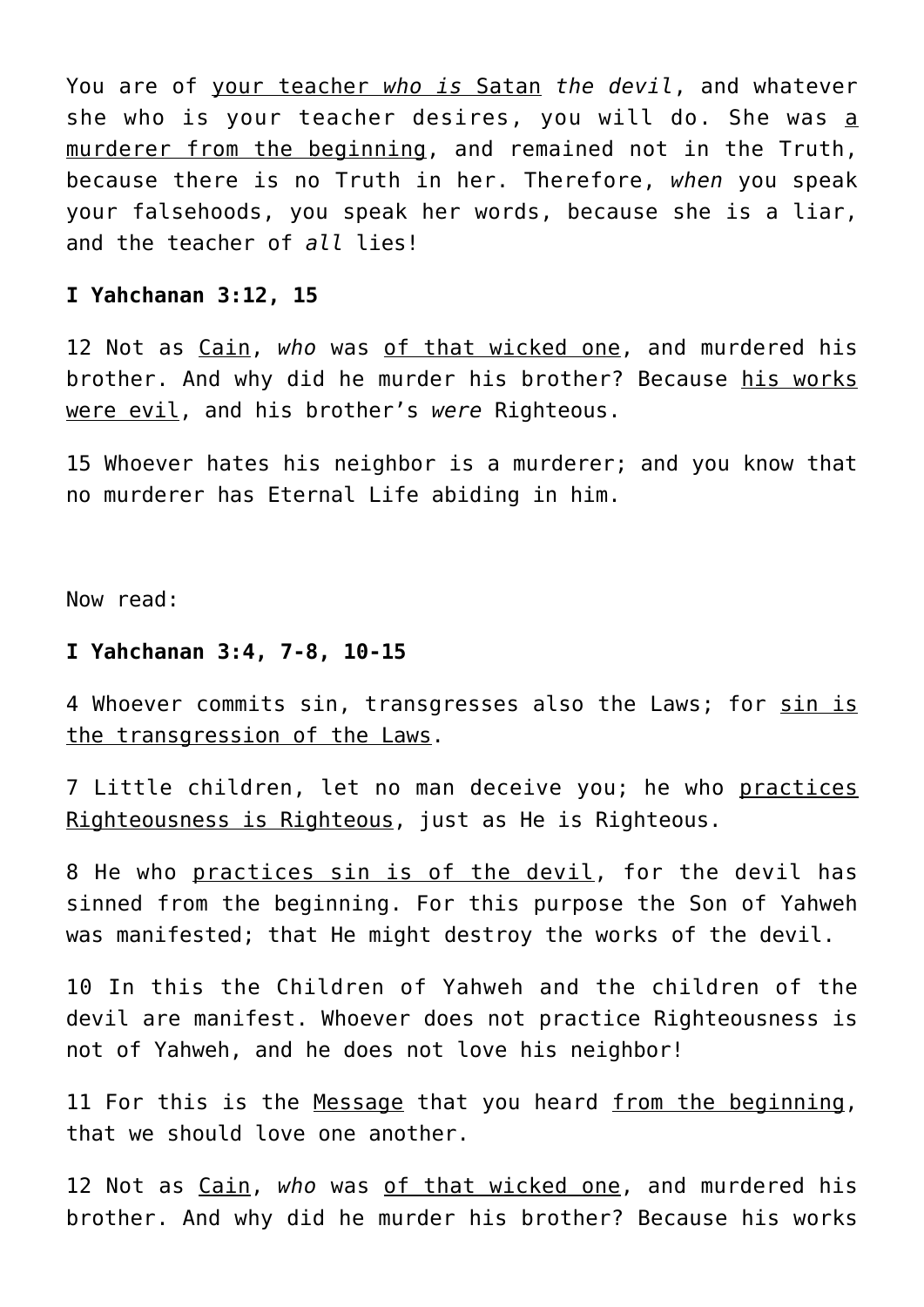were evil, and his brother's *were* Righteous.

13 Do not marvel, my brothers, if the world hates you.

14 We know that we have passed from death to life, because we love the brothers. He who does not love *his* neighbor abides in death.

15 Whoever hates his neighbor is a murderer; and you know that no murderer has Eternal Life abiding in him.

#### **Isayah 57:1-5**

1 The Righteous perish, and no man takes *it* to heart; merciful men *are* taken away, none considering; *understanding,* that the Righteous is taken away; *spared,* from the evil *to come.*

2 They enter into peace; they rest as they lie in death—those who walk in uprightness.

3 But you—come here, you sons of those who call on demons (Gods, elohim), you offspring of those who apostatize from Yahweh, and commit whoredom with God (El)!

4 Against whom do you mock? At whom do you sneer and put out *your* tongue? Are you not children of transgression, a seed of falsehood,

5 Inflaming yourselves with God (El) under every green tree, slaying the children in the valleys under the clefts of the rocks?

**Before the Flood**

**The Way of Cain**

**Genesis 6:4-5, 11-13**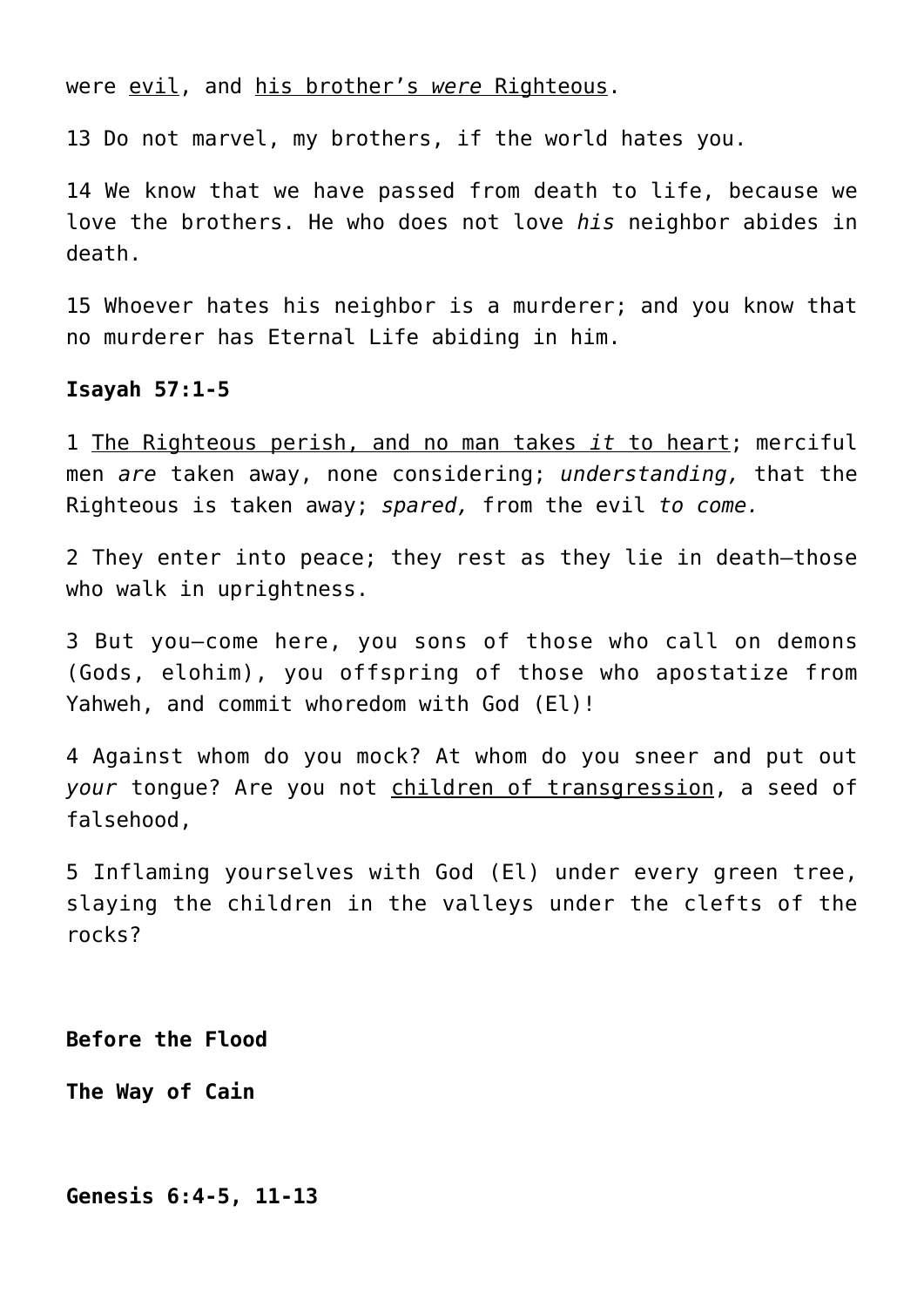4 There were tyrants on the earth in those days, and also afterward, when the sons of the Gods (elohim) came in to the daughters of men and they bore *children* to them. Those *were* the mighty ones who are enemies of Yahweh**\_\_**men which from even the days of old were known as men of an infamous name.

5 Then Yahweh saw that the wickedness of man *was* great in the earth, and every intent of the thoughts of *man's* heart *was* only evil, continually.

11 The earth also was corrupt before Yahweh, and the earth was *lawless,* filled with violence.

12 So Yahweh looked upon the earth, and indeed it was corrupt; for all mankind had corrupted their way on the earth.

13 And Yahweh said to Noah: The end of all mankind has come before Me, for the earth is filled with violence through them; and they; *mankind,* have corrupted themselves with the earth.

Yahweh spared Noah and his family.

# **Genesis 6:8-10**

8 But Noah found regard *and* honor in the eyes of Yahweh.

9 These *are* the begettings of Noah. Noah was a just man, perfect in his begettings. Noah walked in the reverence of Yahweh.

10 And Noah begot three sons: Shem, Ham, and Yapheth.

From Noah came Abraham, who Yahweh proved followed Yahweh's Righteousness. From Abraham came the twelve tribes of Israyl.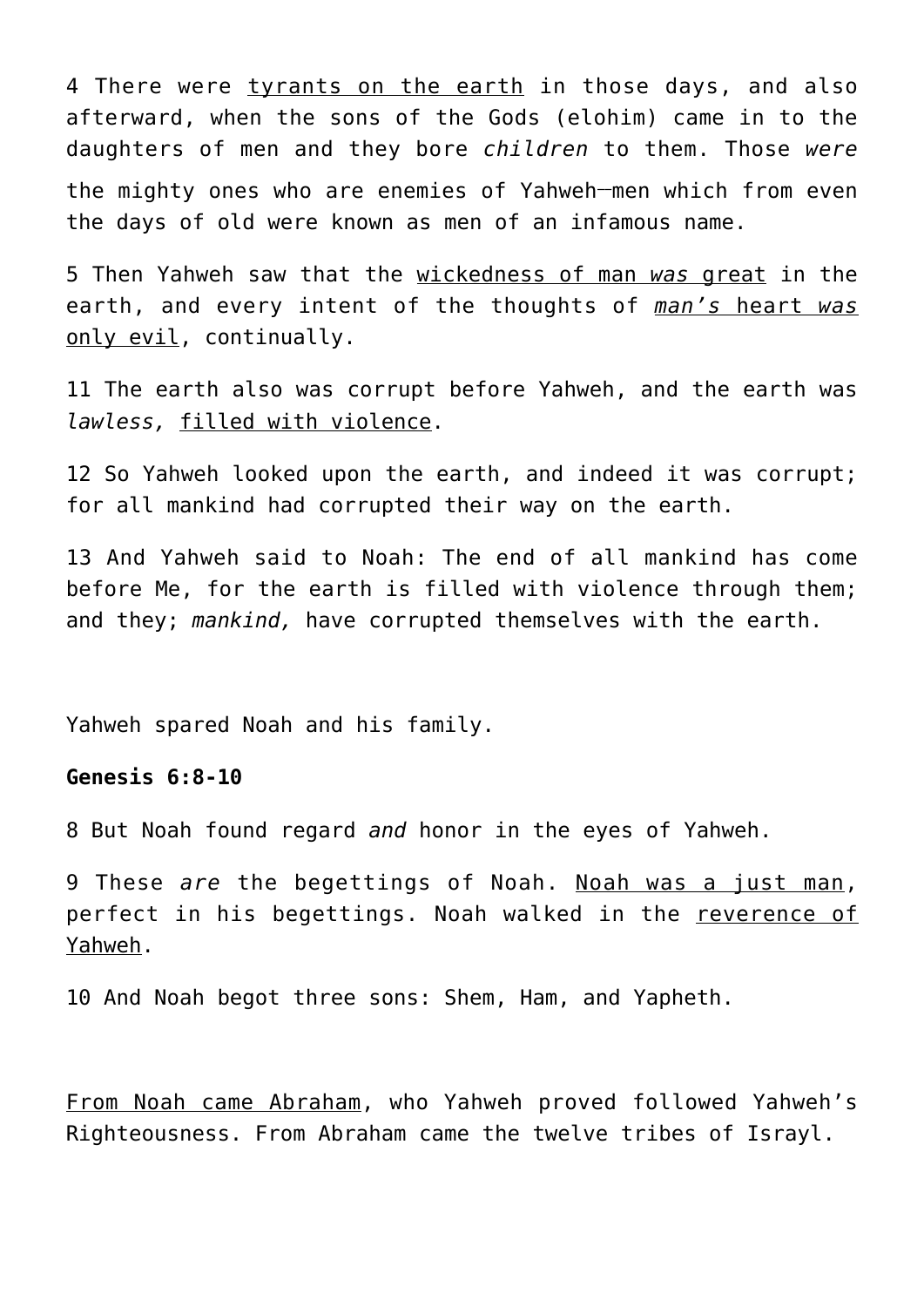The twelve tribes of Israyl were offered Yahweh's Righteousness—the Doctrine of Life—but they rejected it and Righteous Samuyl for the Catholic Gods of Egypt.

# **Coptic Catholics**

Notice this:

#### **I Samuyl 8:4-8**

4 Then all the elders of Israyl gathered together and approached Samuyl when he was at Ramah,

5 Saying to him; You are old, and your sons do not walk in your ways. Appoint us a king to judge us; just like all the *other* nations.

6 But these things displeased Samuyl, *especially* when they said; Give us a king to judge us. Then Samuyl prayed to Yahweh.

7 Yahweh answered Samuyl, and said: Listen to all the words the people speak to you, for they have not rejected you; they have rejected Me, that I should not reign over them.

8 Just as they have done to Me from the day I brought them out of Egypt, to this very day, they are now doing to you-they are forsaking Me in order to serve God(s); *Elohim!*

Remember **Genesis 3:5**: evil as the Gods.

**Coptic** means *Egyptian*. **Catholic** means *universal*, meaning they worship all Gods, even the host of heaven.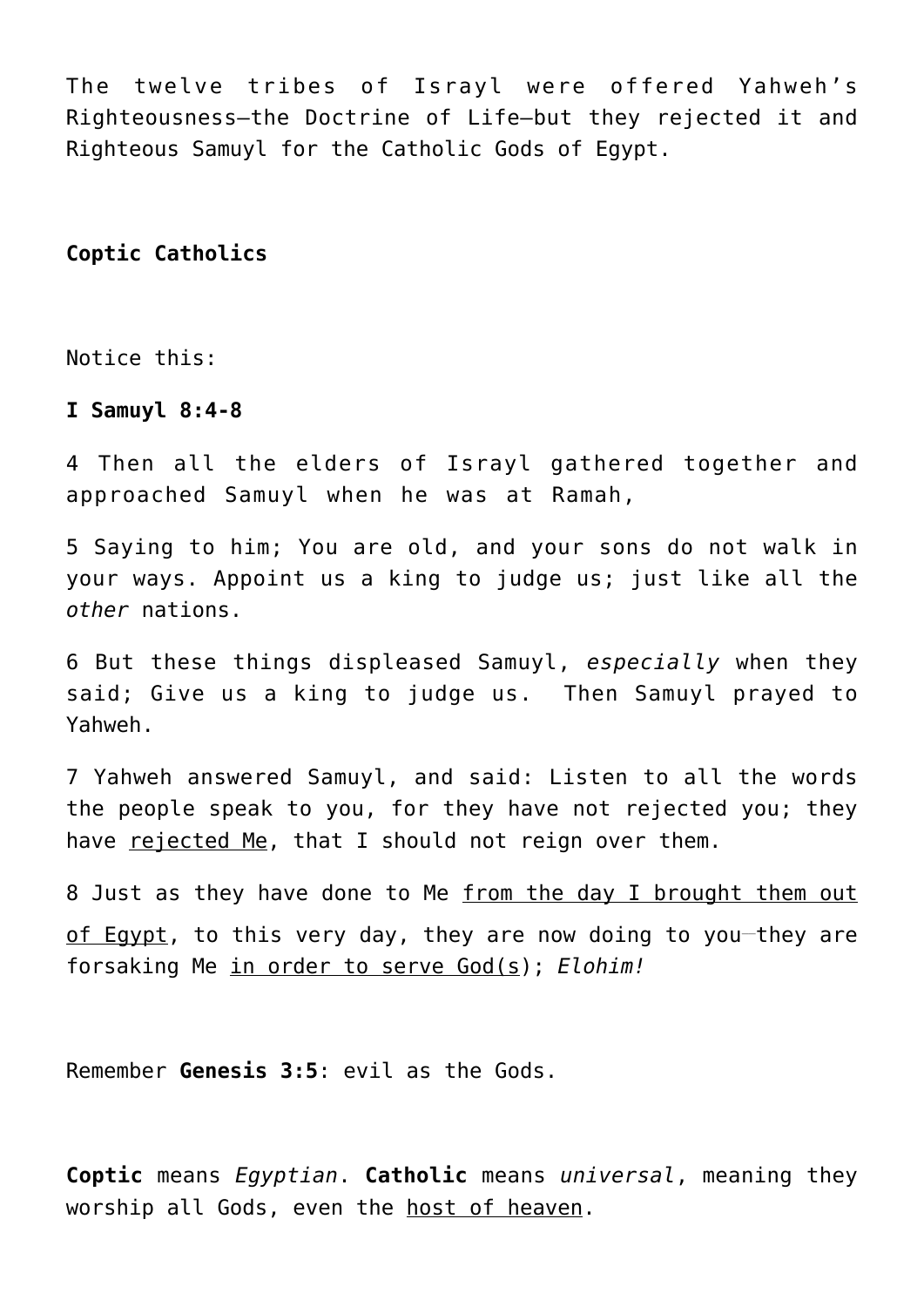**Host of Heaven**

Read this:

#### **Acts 7:42-43**

42 Then Yahweh turned, and gave them up to worship the host of heaven, *just* as it is written in the book of the Prophets: Was it to Me you brought sacrifices and offerings in the wilderness forty years, O house of Israyl?

43 No! *But* you have lifted up the *idolatrous* temple of Molech; *your god (el),* and Chiun your star-god (el); *Saturn,* the star of your God (el) which you made for yourselves. And I will carry you away beyond Babylon.

# **Beyond Babylon?**

Yes! To the seven hills of Rome, where they are now called Roman Catholics.

With that in mind, read again:

#### **I Samuyl 8:4-8**

4 Then all the elders of Israyl gathered together and approached Samuyl when he was at Ramah,

5 Saying to him; You are old, and your sons do not walk in your ways. Appoint us a king to judge us; just like all the *other* nations.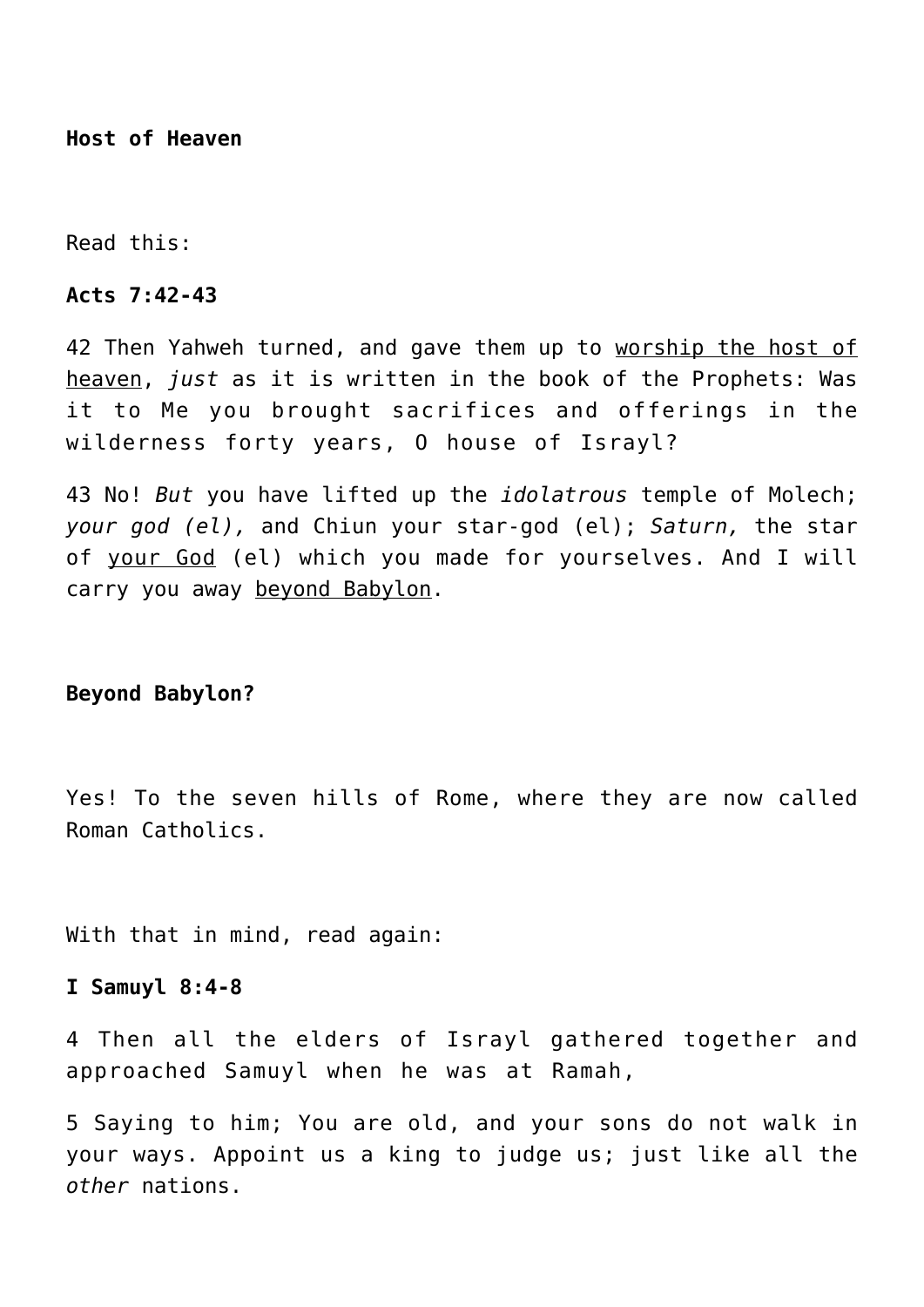6 But these things displeased Samuyl, *especially* when they said; Give us a king to judge us. Then Samuyl prayed to Yahweh.

7 Yahweh answered Samuyl, and said: Listen to all the words the people speak to you, for they have not rejected you; they have rejected Me, that I should not reign over them.

8 Just as they have done to Me from the day I brought them out of Egypt, to this very day, they are now doing to you-they are forsaking Me in order to serve God(s); *Elohim!*

Compare those with:

## **Leviticus 18:1-3**

1 And Yahweh spoke to Mosheh, saying:

2 Speak to the children of Israyl and say to them; I *am* Yahweh your Father.

3 After the doings of the land of Egypt where you dwelt, shall you not do; and after the doings of the land of Canaan, where I am bringing you, shall you not do; neither shall you walk in their ordinances.

Did you notice **verse 3**? After the doings of the land of Egypt.

What were they practicing in Egypt? Evil, as their Gods.

# **Leviticus 18:20-30**

20 Moreover, you shall not have sexual relations with your neighbor's wife, to defile yourself, *along* with her.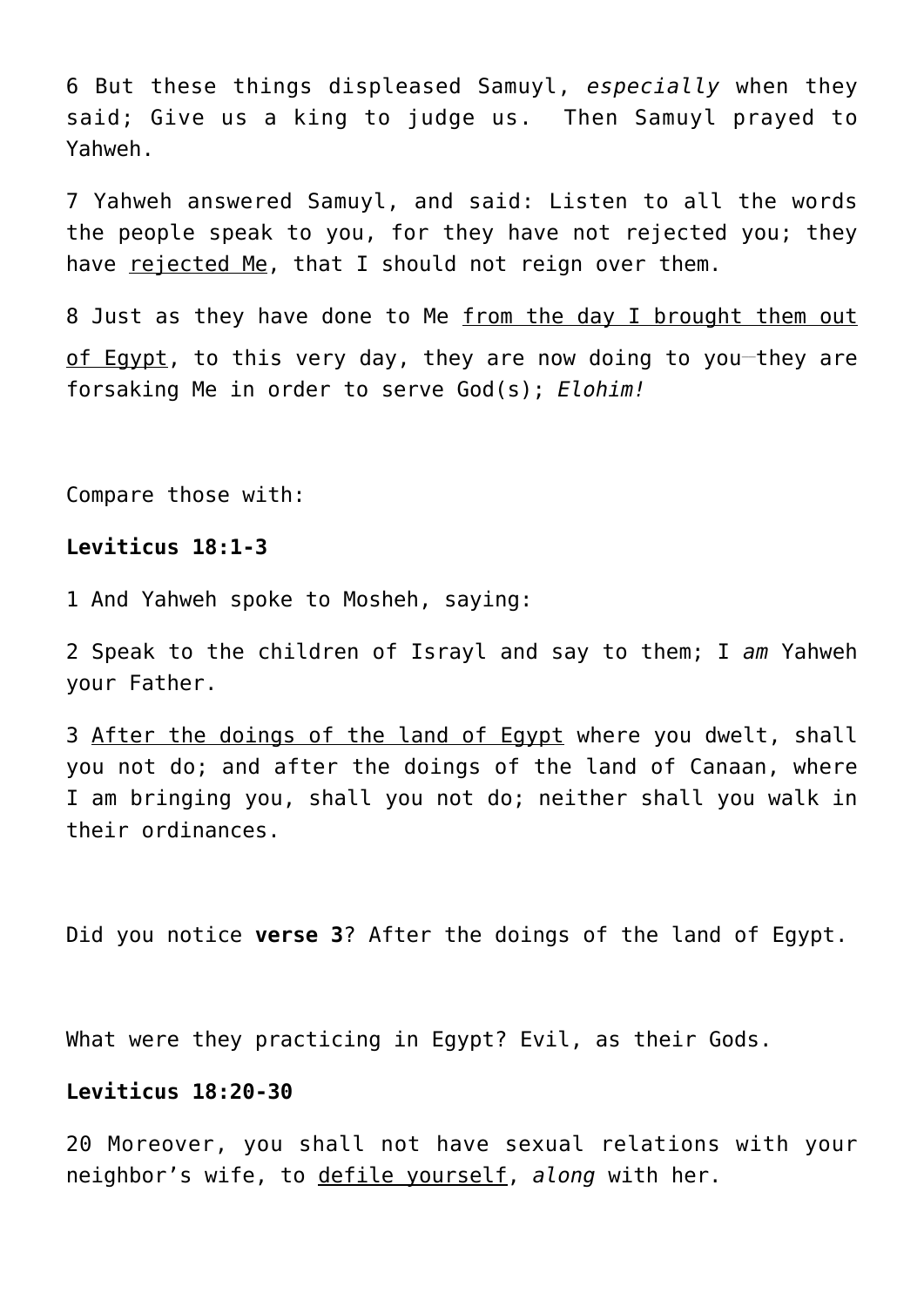21 You shall not give any of your children to be passed through the fire, to sacrifice them to Molech. You shall not profane the Name of Yahweh *by giving your children to gods (elohim).* I *am* Yahweh.

22 You shall not have sexual relations with a man, as with a woman. It is an abomination.

23 Neither shall you have sexual relations with any animal and defile yourself, *along* with it; neither shall any woman present herself to have sexual relations with an animal. It is confusion and perversion.

24 Do not defile yourselves in any of these ways, for this is how the nations who are going to be driven out before you became defiled:

25 For the world is defiled because they have given themselves over to sin; and the land itself vomits out her inhabitants.

26 You shall therefore keep My Statutes and My Judgments, and you must not commit any of these abominations; neither any of your own nation nor any of the strangers that sojourn among you**\_\_**

27 (For all these abominations have the people of the land done, who were before you, and thus the land is defiled*)* **\_\_**

28 Or the land will vomit you out, if you defile it, as it vomited out the nations that were before you.

29 For whosoever shall commit any of these abominations, the person who commits them shall be cut off from among his people.

30 Therefore you shall keep My Ordinance, and commit none of these abominable customs, which were committed before you, and that you do not defile yourselves with them. I *am* Yahweh your Father.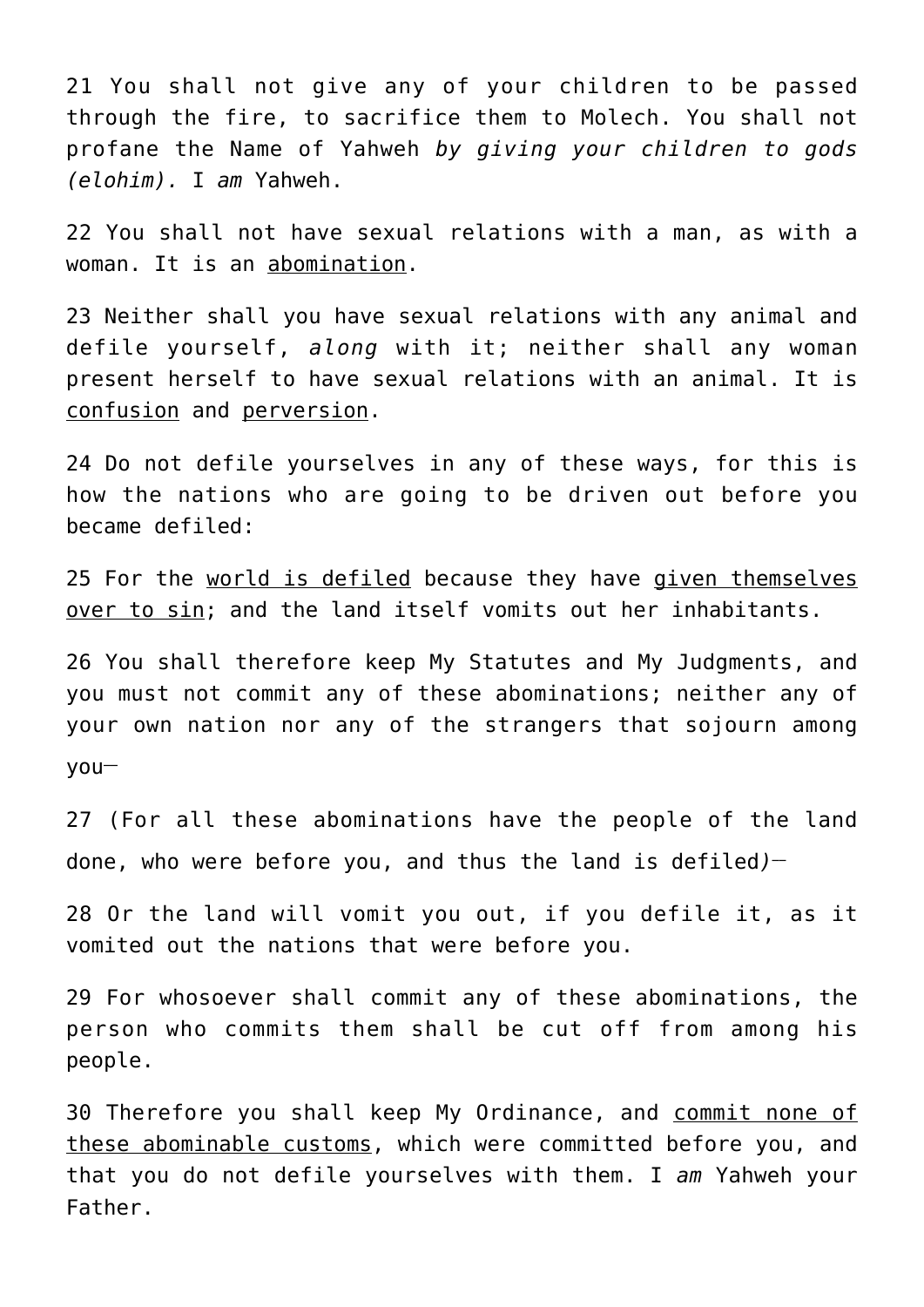These same customs of Egypt are now being spread throughout the world by the Roman Catholics. They are of the same system of Egypt but in a different location.

Yahweh let mankind go his own way, but He sent His Prophets, one by one, to warn them of the end perishing they would bring upon themselves.

#### **Deuteronomy 30:15-19**

15 See, I have set before you this day Life by Righteousness, and death by evil—

16 In that I command you this day to love Yahweh your Father, by walking in *all* His Ways, by keeping His Laws, His Statutes, and His Judgments, so that you can live and multiply, and so Yahweh your Father can bless you in the land which you go in to possess.

17 But if your heart turns away, and you are not obedient, and you are drawn away to submit to Gods (elohim), to worship them by serving them—

18 I declare to you this day that you will surely perish; you will not prolong your days in the land which you cross over the Yardan to possess.

19 I call heaven and earth as witnesses against you this day, *that I* have set before you life and death, blessings and curses. Therefore choose Life, so both you and your children can live.

Did you notice? That was the same thing Yahweh set before Adam, Eve, Cain and Abel in the beginning—Life by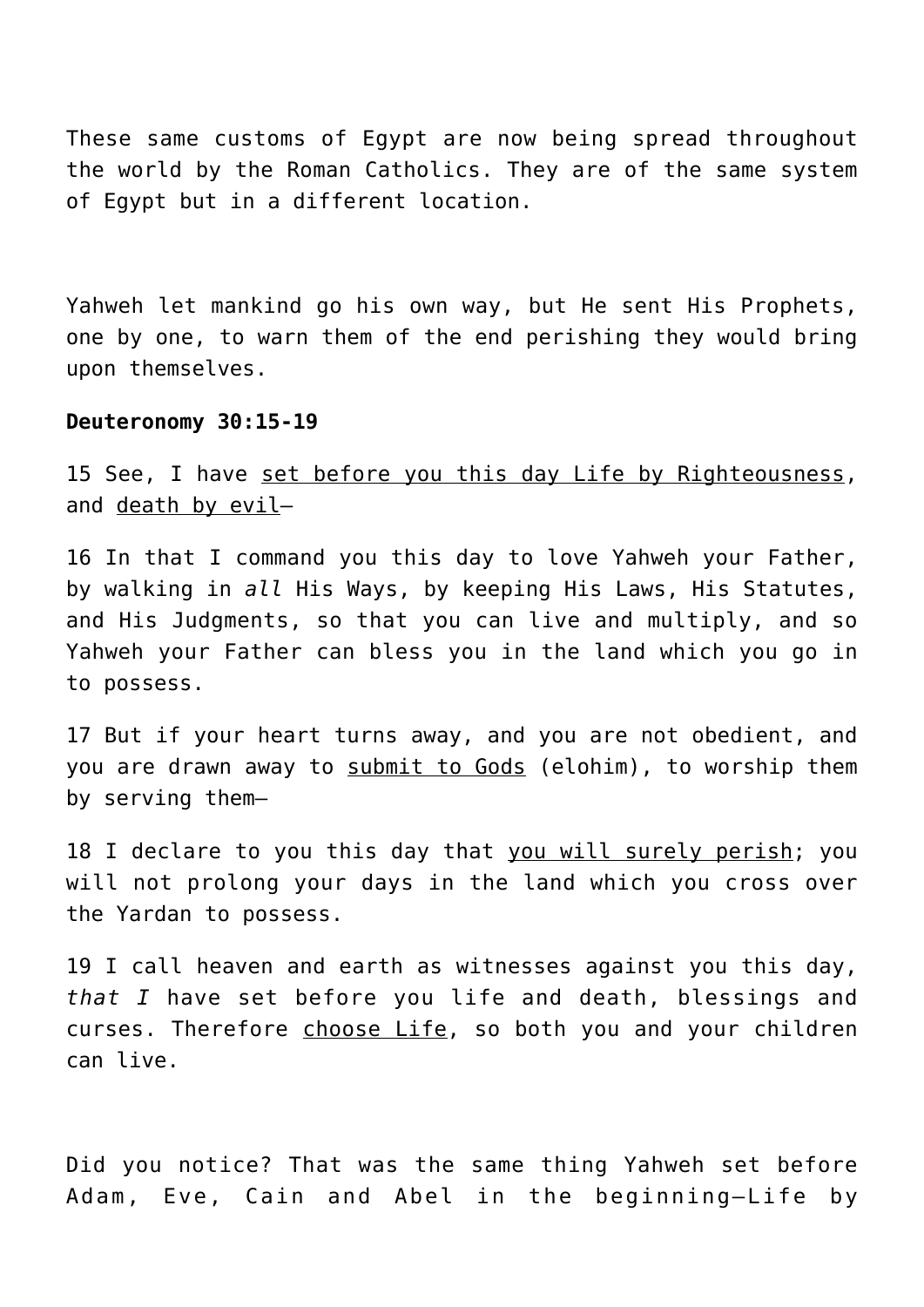Righteousness and death by destruction. Read on.

They have not chosen Life; instead, they choose:

#### **Deuteronomy 30:17-18**

17 But if your heart turns away, and you are not obedient, and you are drawn away to submit to Gods (elohim), to worship them by serving them—

18 I declare to you this day that you will surely perish; you will not prolong your days in the land which you cross over the Yardan to possess.

They now proclaim their Gods from the seven hills.

Read this:

## **Revelation 17:1-6**

1 And there came one of the seven malakim who had the seven bowls, and talked with me, saying to me: Come, I will show you the sentence of the great whore that sits upon many waters,

2 With whom the kings of the earth have committed fornication; *practiced idolatry: God worship (the worship of elohim),* and the inhabitants of the earth have been made drunk with the wine of her fornication.

3 So he carried me away in the Spirit into the *midst of* God worshipers (worshipers of elohim); and I saw a woman sitting on a scarlet colored beast, full of names of blasphemy, having seven heads and ten horns.

4 And the woman was arrayed in purple and scarlet color, and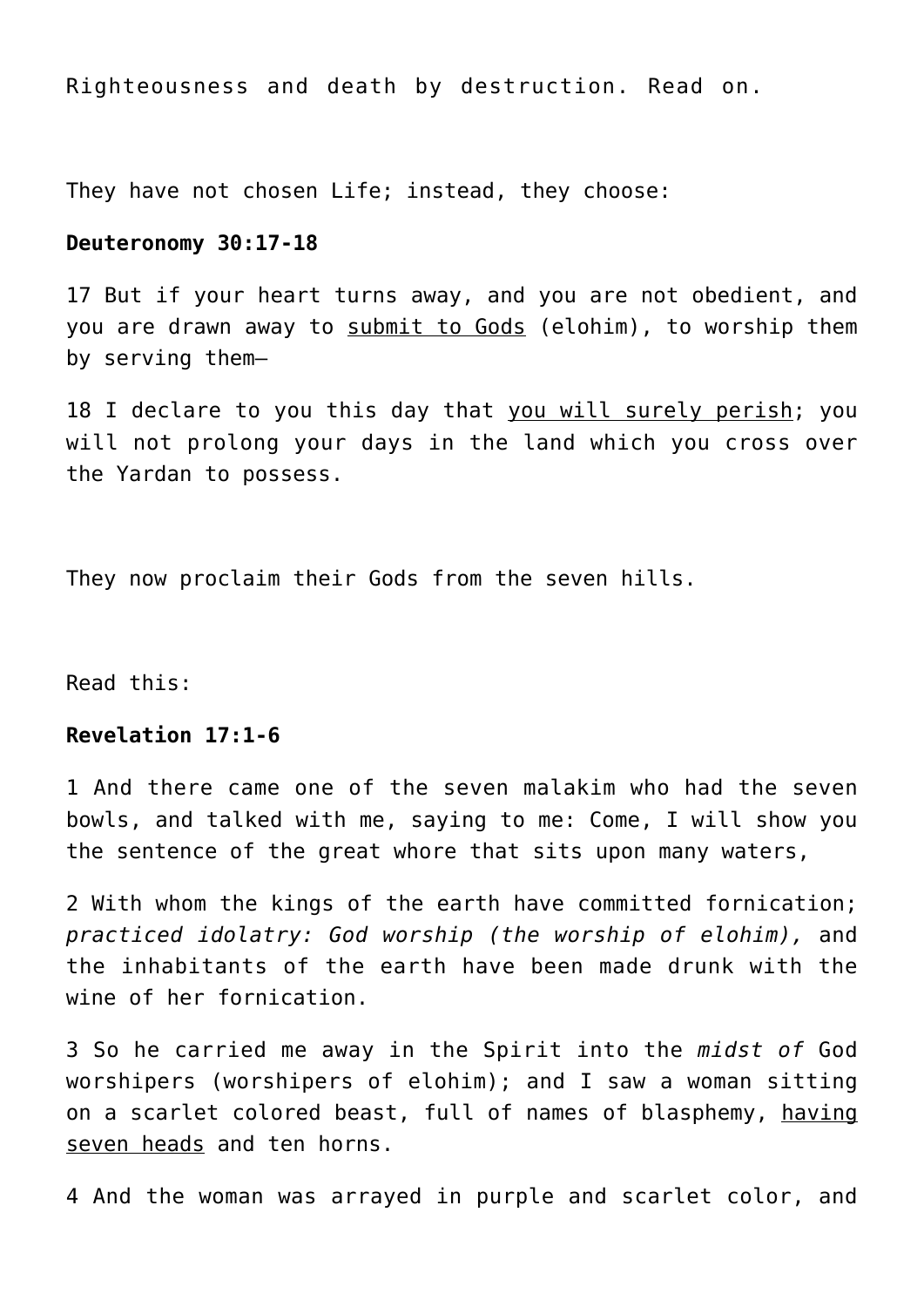decked with gold, and precious stones, and pearls, having a golden cup in her hand full of abominations and filthiness of her fornication.

5 And upon her head *was* a name written: Mystery Babylon the great, the mother of the harlots and of the abominations of the earth.

6 And I saw the woman drunk with the blood of the Saints, and with the blood of the martyrs of Yahshua. And when I saw her, I wondered with great astonishment.

**Verse 3**: seven heads?

# **Revelation 17:7, 9**

7 And the malak said to me: Why are you astonished? I will tell you the mystery of the woman, and of the beast that carries her, which has the seven heads and ten horns.

9 And here is the mind which has wisdom: The seven heads are seven mountains on which the woman sits.

The Roman Catholic Church does indeed sit on seven hills, beyond Babylon.

The *Basic Everyday Encyclopedia,* page 451, gives us the following information concerning these seven mountains (hills).

Rome…Traditionally founded 753 BC…built on 7 hills…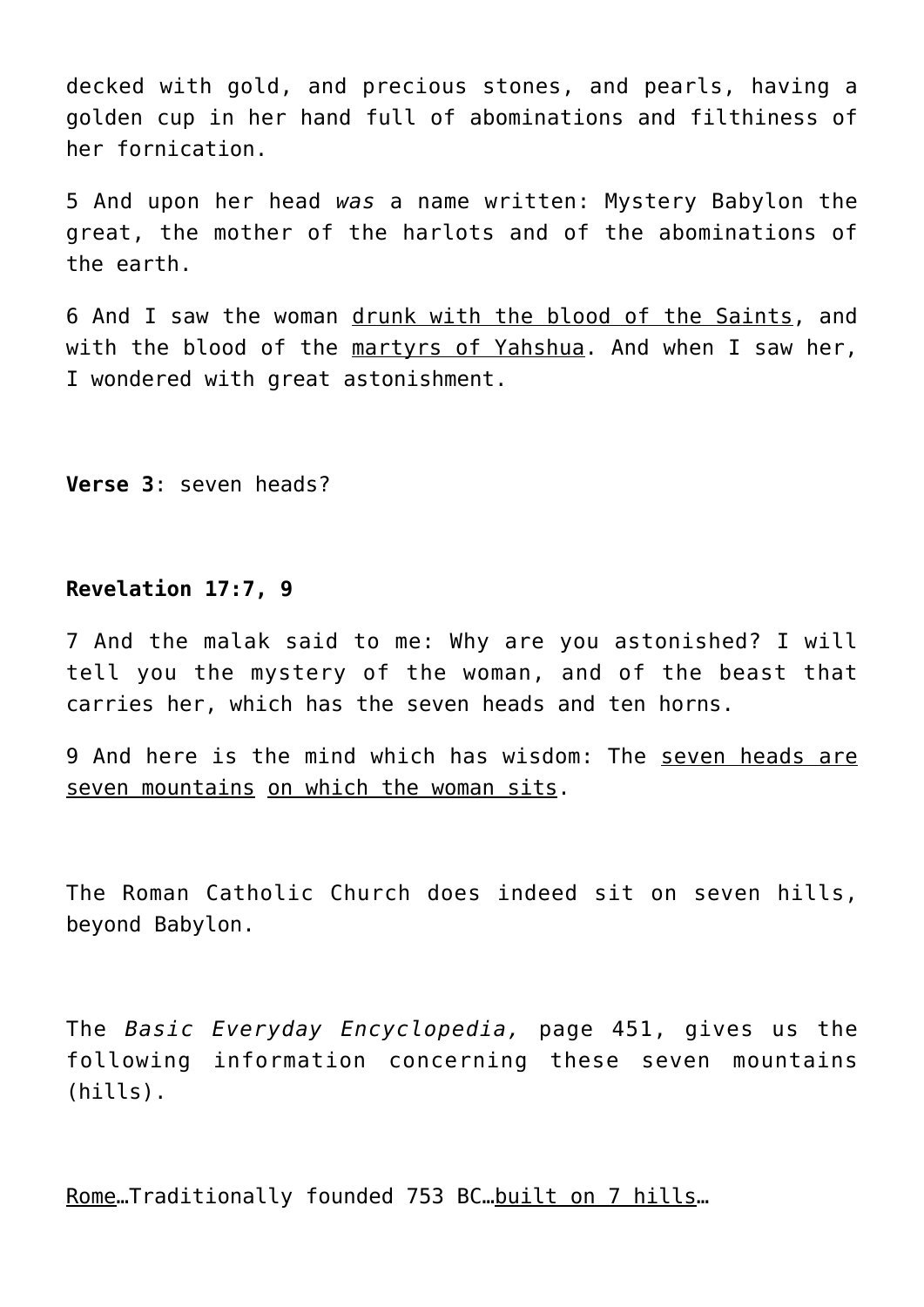*Compton's Pictured Encyclopedia*, 1948, Volume 12, page 144, also tells us about the city of seven hills.

…the "City of Seven Hills." …the Capitoline, Palatine, Aventine, Quirinal, Viminal, Esquiline, and Caelian hills. …the seat of the papacy, the head of the great Roman Catholic Church.

Each of Yahweh's Prophets Daniyl, Isayah, and Malakyah was sent to warn the world of Godworshippers for this generation.

Daniyl in speaking of the Quartet said:

# **Daniyl 8:22-25**

22 Now because it broke off, and *whereas* four stood in its place, four kingdoms will stand up out of that nation, but not with his power.

23 And in the Last Days of their kingdom, when the transgressors have reached their fullness, the king of fierce expression, and understanding dark sentences; *skilled in trickery and deception,* will stand up;

24 And his power will be mighty, but not through his own power; and he will destroy astoundingly, and *he* will succeed, and practice, and will destroy the mighty and the holy people.

25 And through his policy, he will also cause craft; *deceit and fraud,* to succeed in his hand; and he will magnify *himself* in his heart, and by peace will destroy many. He will also stand up against the Prince of princes; but he will be broken without hands.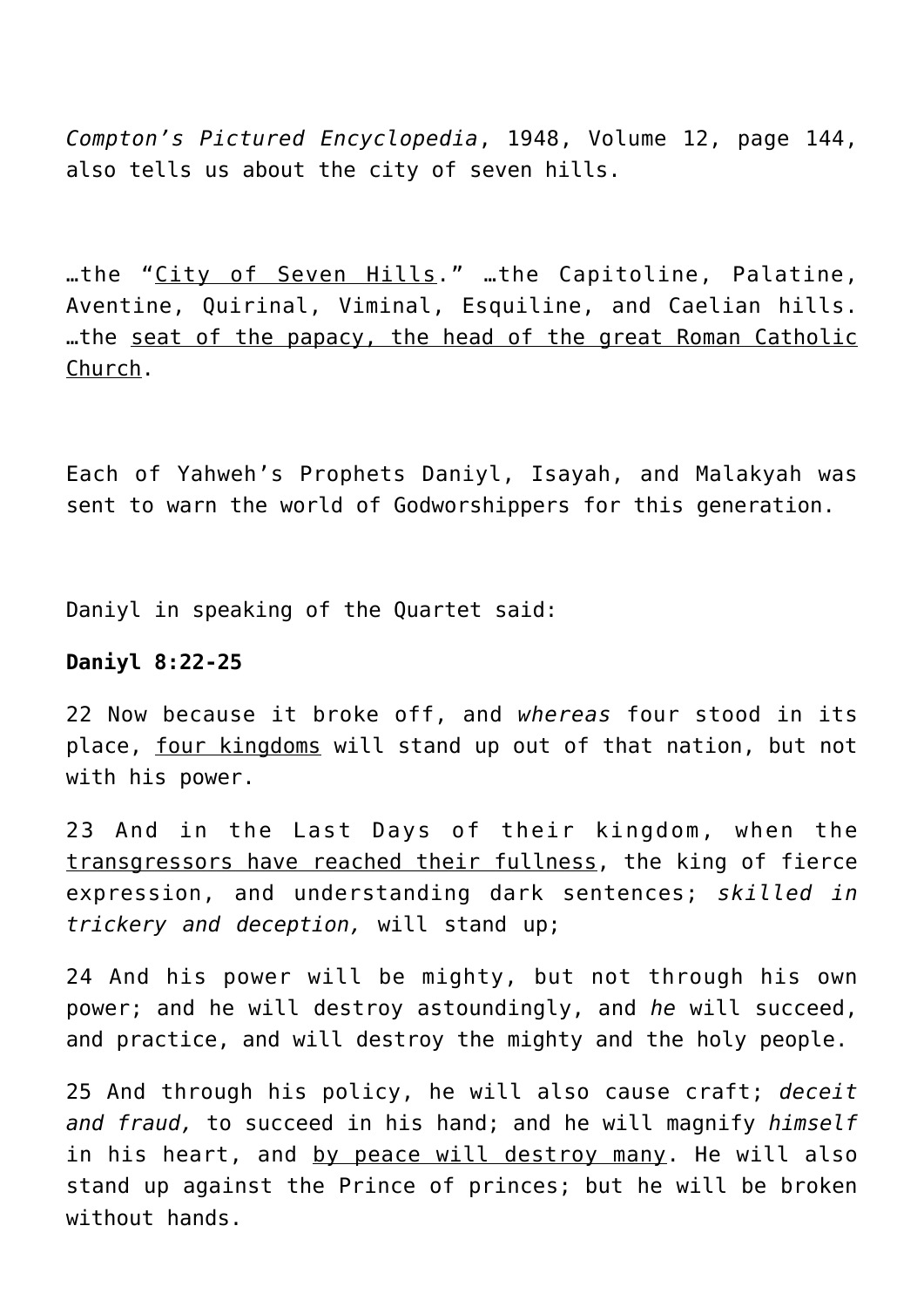Isayah spoke of the burning.

#### **Isayah 24:1-6**

1 Before Yahweh's *very* Eyes, the earth is made empty and it is made waste; the face of it is perverted and its inhabitants scattered abroad;

2 And it will be: as with the people, so with the priest; as with the servant, so with his owner; as with the maid, so with her mistress; as with the buyer, so with the seller; as with the lender, so with the borrower; as with him who takes usury, so with him who gives usury to him:

3 The land will be utterly emptied and utterly plundered, for it has come to pass that this Judgment has been pronounced.

4 The earth mourns and fades away, the world mourns and fades away, and the haughty people of the earth languish.

5 The earth also is defiled under the inhabitants of it, because they have transgressed the Laws, changed the Ordinance, and broken the Everlasting Covenant.

6 Because of this, the curse has devoured the earth, and they who dwell therein are desolate; therefore, the inhabitants of the earth are burned, and few men left.

**Verse 6**: burned and few left

Notice the cause…because:

#### **Isayah 24:5-6**

5 The earth also is defiled under the inhabitants of it,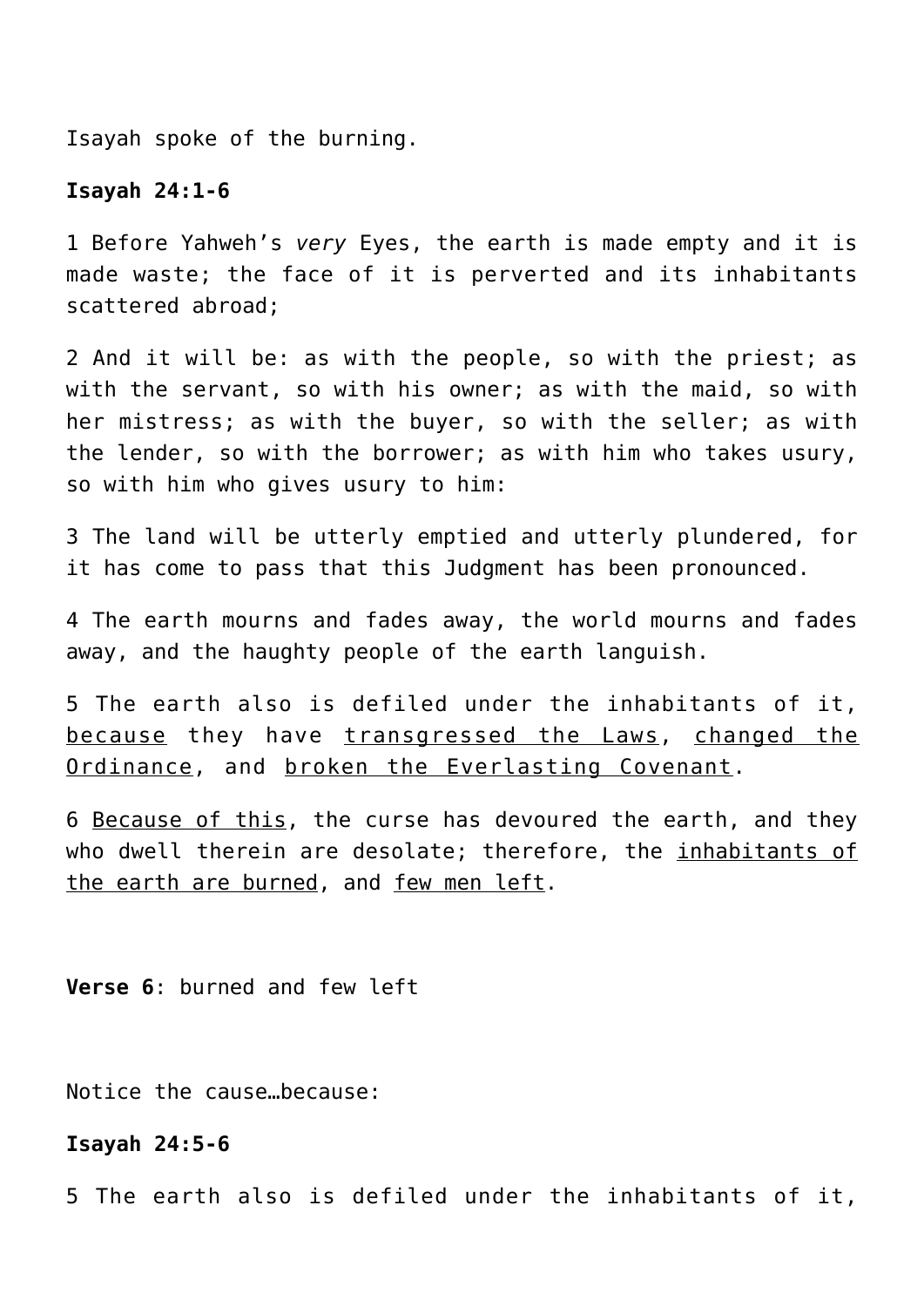because they have transgressed the Laws, changed the Ordinance, and broken the Everlasting Covenant.

6 Because of this, the curse has devoured the earth, and they who dwell therein are desolate; therefore, the inhabitants of the earth are burned, and few men left.

Malakyah also spoke of the burning and of those who would be protected.

## **Malakyah 4:1-4**

1 For the Word of Yahweh was given to me, saying: Behold, the day comes that will burn like an oven; and all the proud, yes, and all who do wickedly, will be stubble—the day that comes will burn them up, and it will leave them neither root nor branch.

2 But for you who reverence My Name, the Light of Righteousness will arise with healing in its wings; and you will go out, leaping like calves *released* from the stall.

3 And the Word of Yahweh was given to me saying: the wicked will be trodden down; for they will be ashes under the soles of your feet in the day that *this* will be done.

4 Remember the Laws of Mosheh My servant, which I commanded through him in Horeb for all Israyl, *with* the Statutes and Judgments.

Totally burned.

Yahweh also sent the One Who proved to be the High Priest over The House of Yahweh, Yahshua Messiah, His Son to carry this Warning.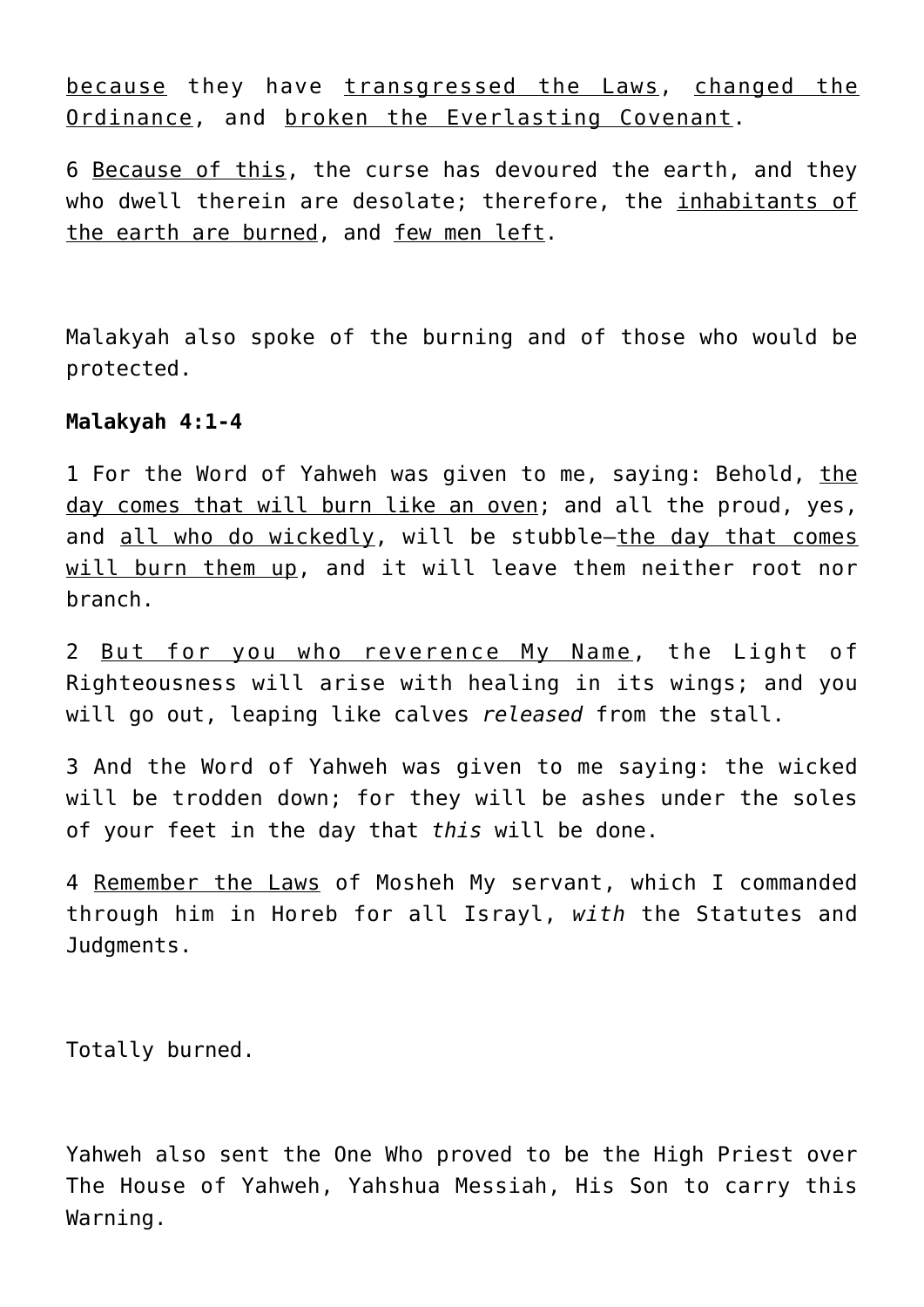#### **Revelation 18:2-5, 9-10, 17, 19**

2 And he cried mightily with a strong voice, saying: Babylon the great is fallen, is fallen, and is become the habitation of demons, and the hold of every foul spirit, and a cage of every unclean and hateful bird.

3 For all nations have drunk of the wine of the wrath of her fornication, and the kings of the earth have committed fornication with her, and the merchants of the earth have grown rich through the abundance of her delicacies.

4 And I heard another voice from heaven, saying: Come out of her, My people, so that you do not partake in her sins, and so that you do not receive of her plagues,

5 For her sins have reached unto heaven, and Yahweh has remembered her iniquities!

9 And the kings of the earth, who have committed fornication and lived luxuriously with her, will wail over her, and lament for her, when they will see the smoke of her burning—

10 Standing afar off for the fear of her torment, saying: Alas! Alas! That great city Babylon, that mighty city! For in one hour your judgment has come!

17 For in one hour such great riches came to nothing! And every sea captain, and all the company in ships, the sailors, and all who earn their living from the sea, stood afar off,

19 And they cast dust on their heads, and cried, weeping and wailing, saying: Alas! Alas, that great city, in which all who had ships in the sea were made rich through her wealth! For in one hour she is made desolate.

#### **One Hour Burning Possible**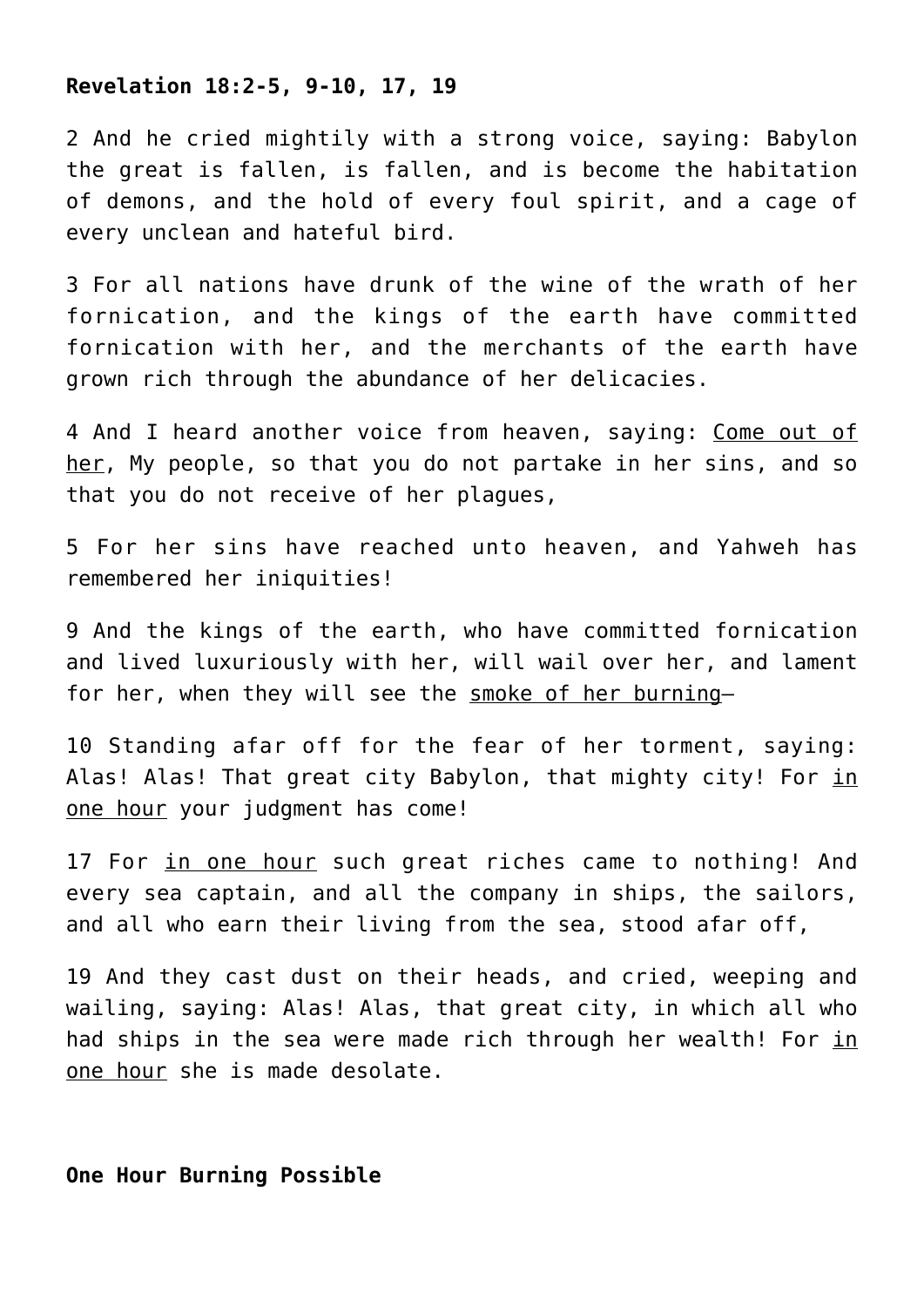# **Only in This Prophesied Generation**

See now:

**Atomic Armageddon is just 30 minutes away – former US Navy advisor**

Published time: 7 Dec, 2015 07:31 Edited time: 7 Dec, 2015 09:50

https://www.rt.com/shows/sophieco/324941-nuclear-co;c-war-us/

Dr. Theodore Postol, former advisor to the U.S. Chief of Naval Operations, a professor at MIT, nuclear technology expert.

…US and Russia once again are pumping up their nuclear arsenal, and the Doomsday Clock shows it's just three minutes before midnight. Is nuclear destruction looming once again over humankind?…

Sophie Shevardnadze: *Now, Ted, tell me something. Explain to an amateur, to me, how does one launch a nuclear weapon? Is it as easy as pressing a button? How long does it take for a nuclear missile to reach its target?*

Dr. Theodore Postol: The ballistic missile could be fired, basically, within 50 or 60 seconds, more or less, after alert being given to the operators. The rocket will then ignite…then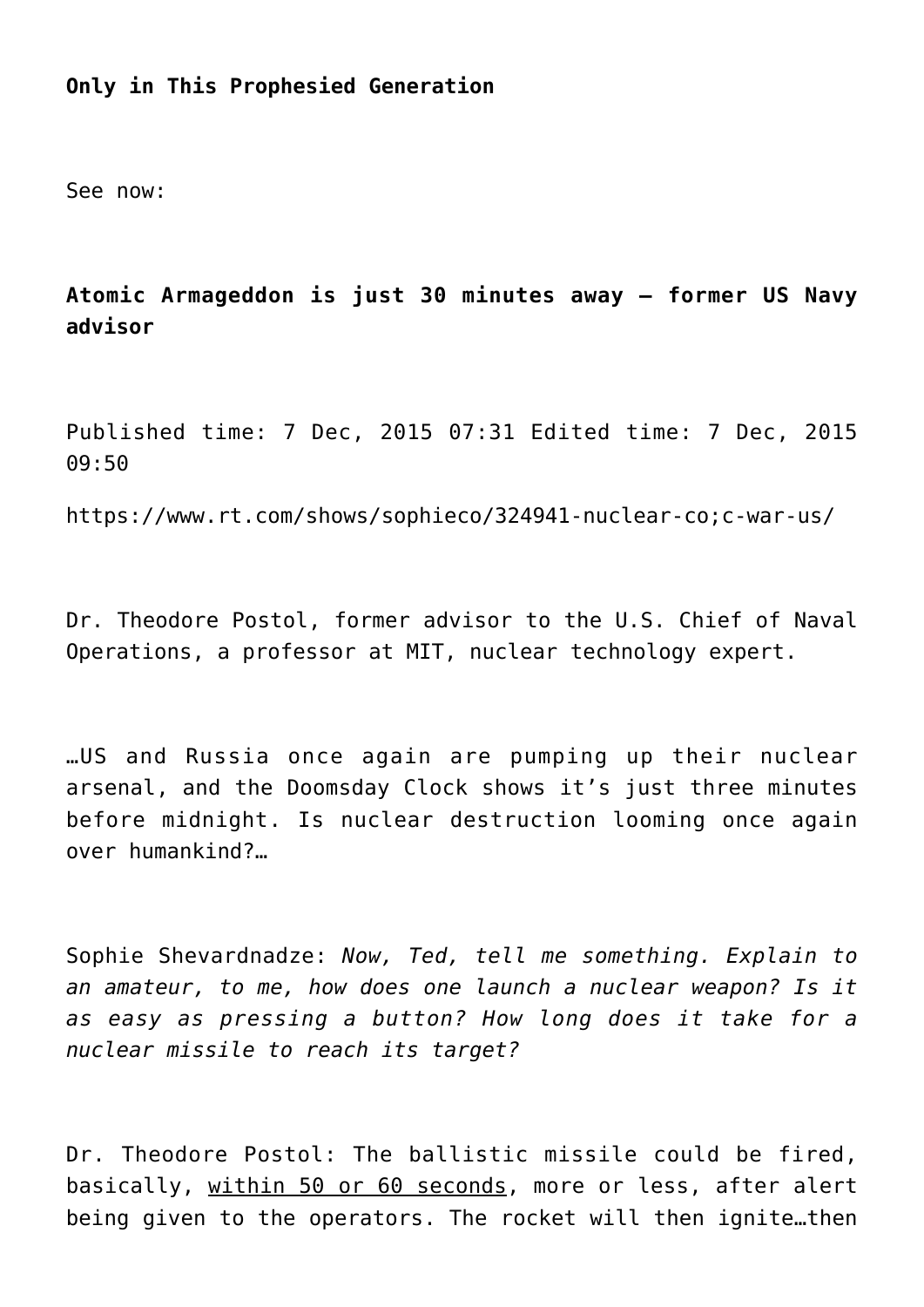it would release warheads. The warheads would float in the near vacuum of space under the influence of gravity and momentum, and in about 20-28 minutes would arrive at their targets, re-enter the atmosphere and explode. So the world could be, basically, finished off in anywhere from half hour to an hour upon the arrival of these warheads. …most nuclear warheads would be delivered in a very short time, probably within half hour or an hour interval.

These weapons will darken the sun. The following article and essay from *Discover* magazine deals directly with the consequences of nuclear war.

Dr. Thomas was one of the four American scientists who, at the invitation of Senators Edward Kennedy and Mark Hatfield, met in Washington in December for a three-hour open discussion with four Soviet counterparts. The subject of their discussion: the nuclear winter (DISCOVER).

Two scientific reports have recently been published, dealing with the probable effects of nuclear war upon the earth's climate and the life of the planet. The first discovery is already widely known within the scientific community of climatologists, geophysicists, and biologists here and abroad, and has been confirmed in detail by scientists in the Soviet Union. Computer models demonstrate that a nuclear war involving the exchange of less than one third of the total American and Soviet arsenal will change the climate of the entire Northern Hemisphere, shifting it abruptly from its present seasonal state to a long, sunless, frozen night. This will be followed after some months by a settling of nuclear soot and dust, then by a new malignant kind of sunlight, with all of its ultraviolet band, capable of blinding most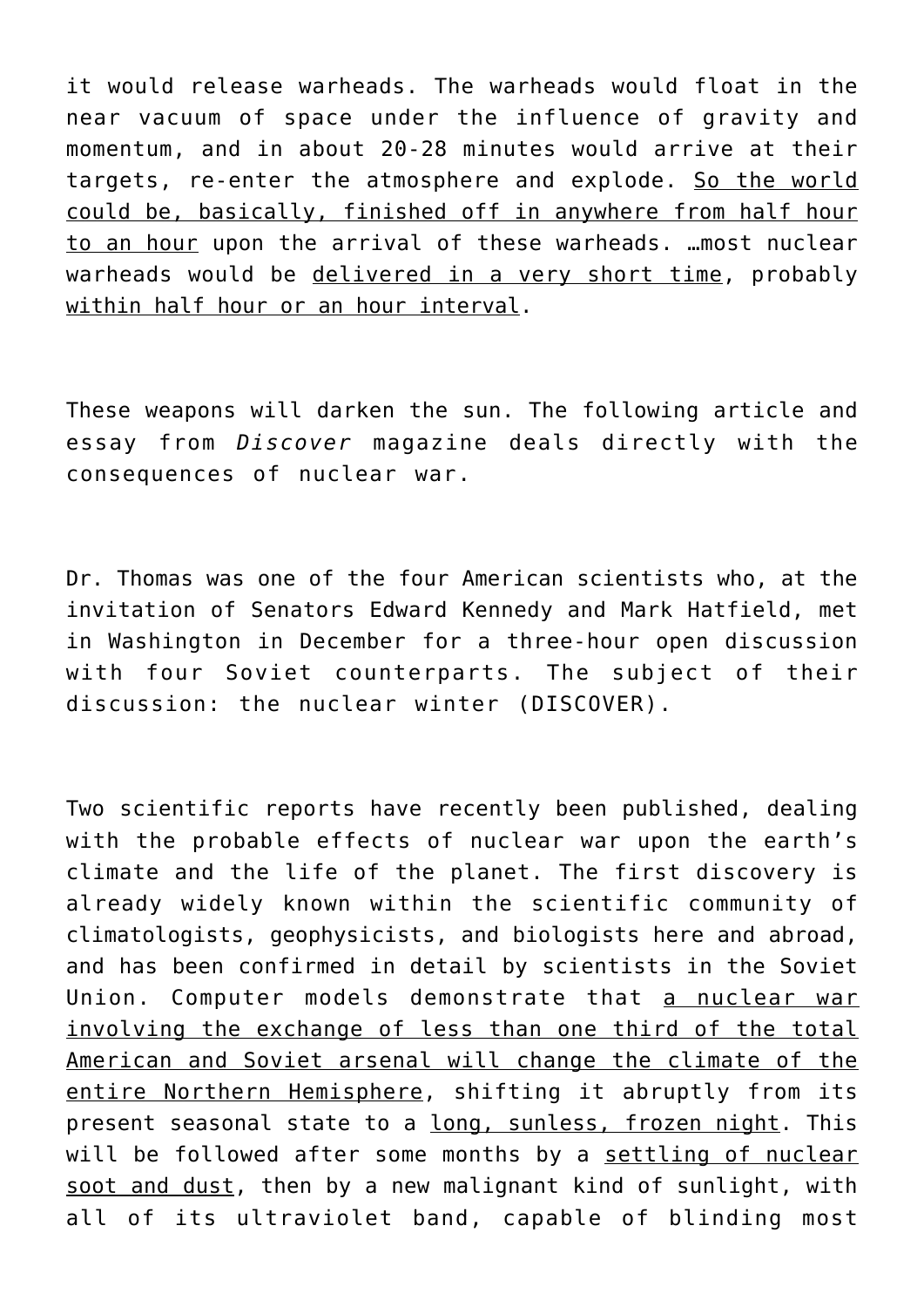terrestrial animals, no longer shielded from the earth by the ozonosphere. In the same research, new calculations of the extent and intensity of radioactive fallout predict the exposure of large land areas to much more intense levels of radiation than expected. The report is referred to as TTAPS, an acronym derived from the investigators' names: Turco, Toon, Ackerman, Pollack, and Sagan.

*Discover* magazine, January/February, 1984

# **In This Generation**

# **Mattithyah 24:29, 33-34**

29 Immediately, *but* after the *Great* Tribulation of those days will the sun be darkened, and the moon will not give her light, and the stars will fall from heaven, and the powers of the heavens will be shaken.

33 In the same way, when you see all these things, know that *His coming and The End of the Ages* are near, at the very door.

34 Truly I say to you: That generation will not pass *away,* until all these things are fulfilled.

Are the Prophecies accurate? That Prophecy was written in 33 AY (After Yahshua).

The bombs? They started in 1934. The time period is called the Last Days.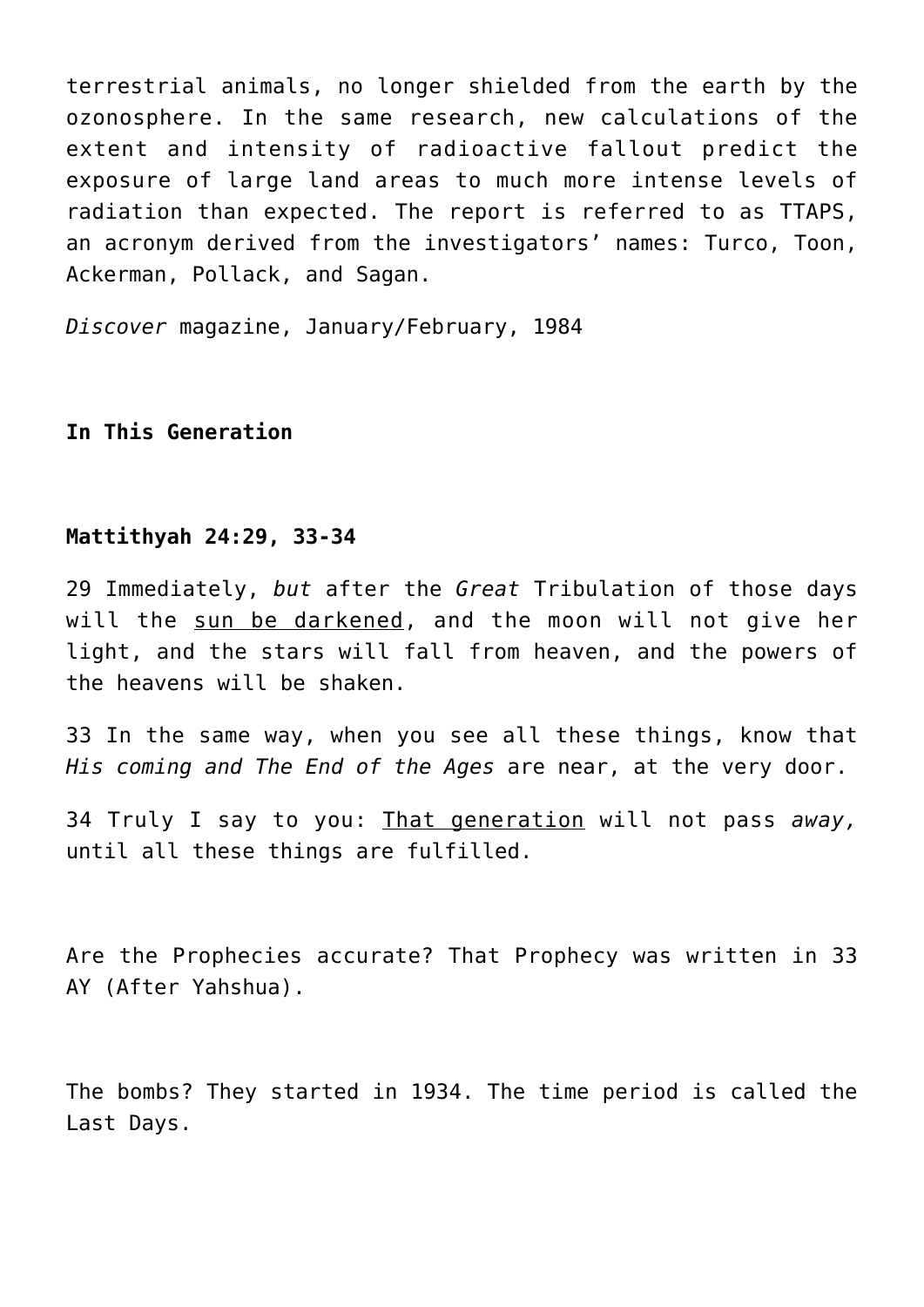Yahweh's Prophecies show a Last Warning will go out to all the world in this time period called the Last Days, the time of the nuclear bombs.

## **Micahyah 4:1-3**

1 But in the Last Days it will come to pass *that* the mountain; *promotion,* of The House of Yahweh will be established in the chief of the nations. It will be raised above all congregations; and all peoples will *eventually* flow to it.

2 And many people will go and say; Come, and let us go up to the mountain; *uplifting,* of Yahweh, and to the House of the Father of Yaaqob, and He will teach us of His Ways, and we will walk in His Paths. Because the Laws will depart from Zion, and the Word of Yahweh from Yerusalem.

3 And He will judge between many people, and rebuke strong nations afar off; and they will beat their swords into plowshares, and their spears into pruninghooks. Nation will not lift up sword against nation, nor will they learn war anymore.

Wow! Did you see that? Yahweh's Righteousness will prevent all wars—**verse 3**, war no more.

Compare:

# **Revelation 22:12-16**

12 And behold, I come quickly, and My Reward *is* with Me, to give every man according as his work will be.

13 I am the First and the Last, the Beginning and the End.

14 Blessed *are* those who keep His Laws, that they can have right to the Tree of Life, and can enter in through the gates into the City.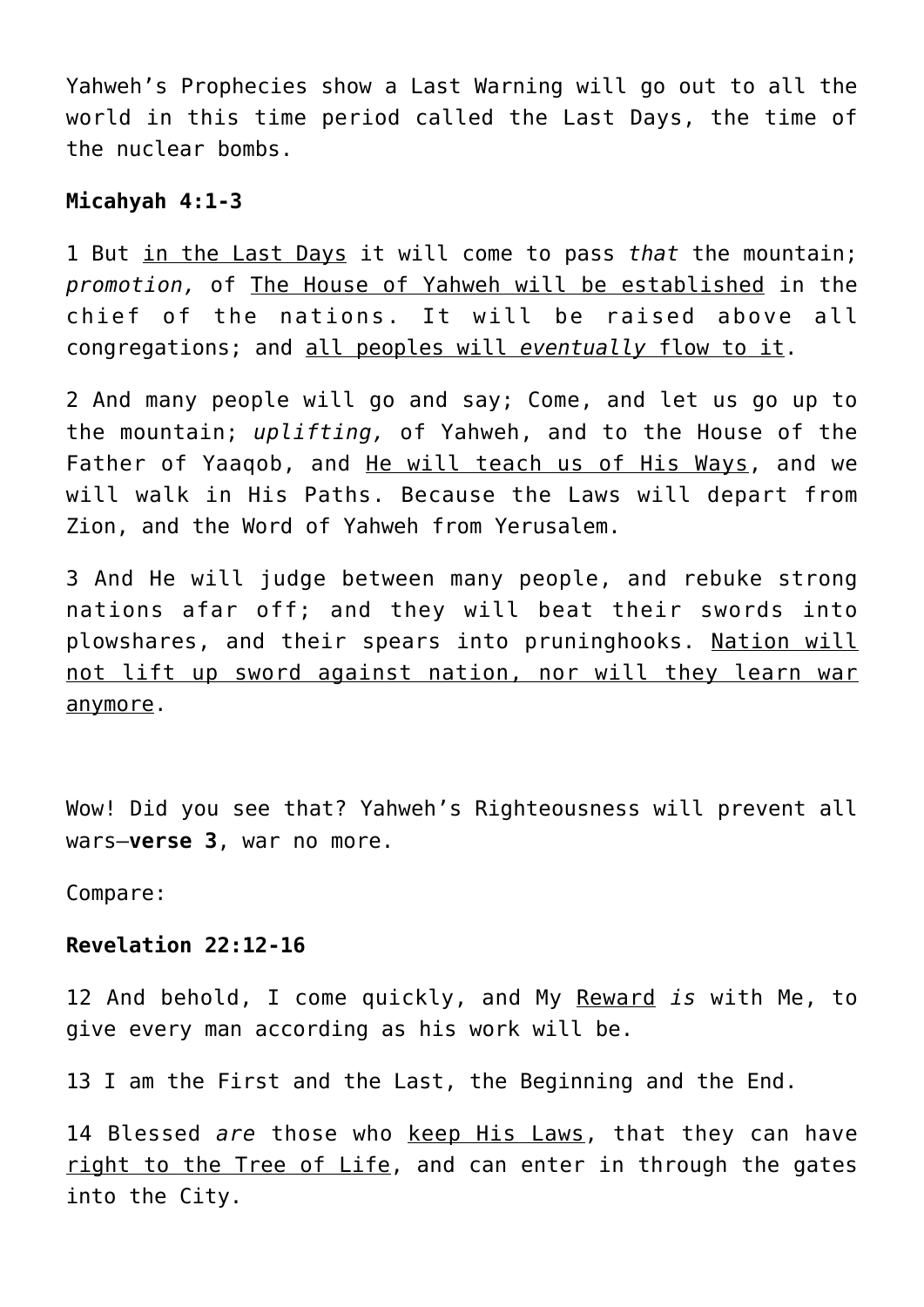15 For outside *are* dogs, and sorcerers, and whoremongers, and murderers, and worshipers of Gods (elohim) and everyone *who professes* to love, yet practices breaking the Laws.

16 I, Yahshua, have sent My Messenger to testify to you these things in the congregations of The House of Yahweh. I am the Root and the Offspring of David, *and* the Bright and Morning Star.

# **Mattithyah 24:14**

And this joyous Message of the Kingdom of Yahweh shall be preached in all the world *from* The House of Yahweh *at* Abel by the Witness Yisrayl; for Yahweh will be with him. *He will preach this Message* to all nations; and then The End will come.

To continue your studies on this subject, we recommend you read our books, *The Mark of the Beast,* Volumes 1 and 2; *The End;* and *Birth of the Nuclear Baby*. These books give clear details of the Last Days' Prophecies, even the peace plan that President Trump is now working on for the nation Israyl.

The generation of the nuclear bomb started in 1934. That is the same year I was born, so Yahweh's Work for warning the world about what sin has brought could start.

Call, write, or email us for more information about the Prophecies in this letter. Also join us every Seventh Day Sabbath at 9am CT for live stream of our Sabbath Services on Yahweh.com and Facebook live. Go to the Official House of Yahweh Facebook page, when the video begins playing, just click on the video to enter viewing mode. It's as simple as that.